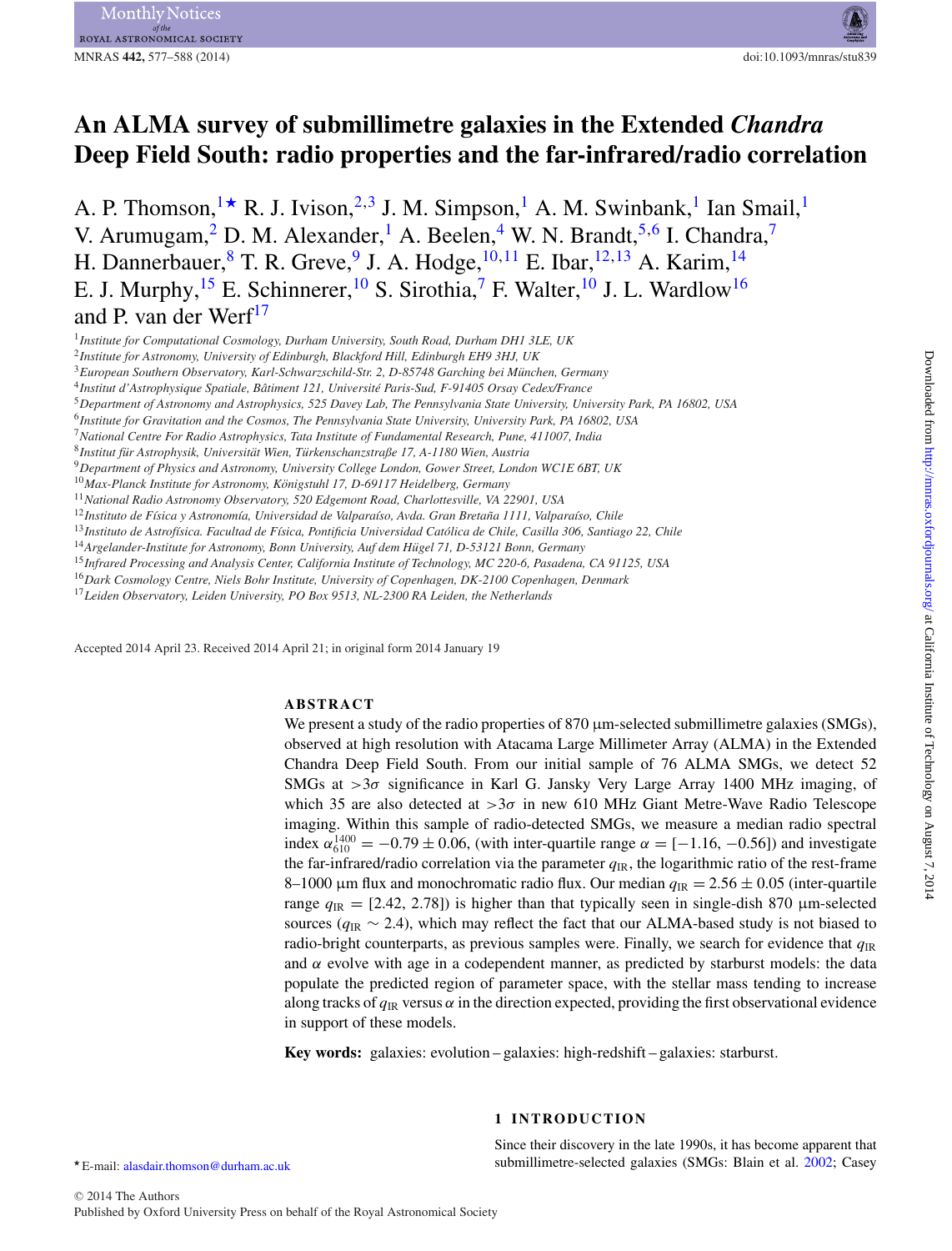et al. [2013\)](#page-10-1) are massive, high-redshift ( $z \sim 2$ ), far-infrared luminous  $(L_{\rm IR} \gtrsim 10^{12} \rm \ L_{\odot})$  galaxies, which host prodigious dustenshrouded starbursts with star formation rates (SFRs) as high as  $~\sim$ 10<sup>3</sup> M<sub> $\odot$ </sub> yr<sup>-1</sup>. SMGs are a thousand times more numerous at  $z \sim 2$  than are similarly (ultra)luminous infrared galaxies at  $z \sim 0$ (ULIRGs; Sanders & Mirabel [1996\)](#page-10-2), and are believed to account for a significant fraction ( $\gtrsim$  20 per cent) of the SFR density at  $z \sim 2$ (e.g. Hughes et al. [1998;](#page-10-3) Casey et al. [2013;](#page-10-1) Swinbank et al. [2014\)](#page-10-4). Nevertheless, detailed understanding of SMGs and the role they play in the build-up of stellar mass in the Universe has proven challenging, due largely to a combination of the poor angular resolution (and the resulting high confusion noise) of the single-dish maps in which SMGs are first detected, and to the faintness of SMGs in bands other than the submillimetre, both of which make robust and unambiguous identification of counterparts at other wavelengths difficult.

Radio imaging has provided one means of identifying samples of SMGs at high angular resolution (e.g. Ivison et al. [1998;](#page-10-5) Smail et al. [2000\)](#page-10-6), via the assumption that they obey the observed correlation between far-infrared (FIR) and radio luminosities seen in star-forming galaxies (e.g. de Jong et al. [1985;](#page-10-7) Appleton et al. [2004\)](#page-10-8). This FIR/radio correlation (FIRRC) is believed to arise due to a balance between two key processes in the lives of massive  $(M > 8 M<sub>O</sub>)$ stars: emission in the FIR is produced when their UV/optical photons are absorbed and reprocessed by dust, while the radio luminosity is powered predominantly via synchrotron emission of cosmic ray electrons and positrons, caught in the magnetic fields of supernova remnants, formed when these same massive stars die (Voelk [1989;](#page-11-0) Lacki & Thompson [2010\)](#page-10-9). Balance is achieved between these two emission processes when the duration of the starburst exceeds the typical lifetimes of these massive stars  $(>10$  Myr).

The tightness of the FIRRC has made it a valuable tool in the study of galaxy evolution, having been used: (i) to estimate the SFR of dusty nuclear starbursts (Condon [1992\)](#page-10-10); (ii) as an age-estimator for starbursting galaxies, based on whether they show excess infrared or radio emission (Bressan, Silva & Granato [2002\)](#page-10-11); (iii) as a means of searching for radio-excess AGN (Donley et al. [2005;](#page-10-12) Del Moro et al. [2013\)](#page-10-13); and (iv) as a very crude redshift estimator (SMGs; Carilli & Yun [1999\)](#page-10-14).

In recent years, efforts have been made to push studies of the FIRRC to higher redshifts, and in particular, to test whether, it evolves with redshift (e.g. Garrett [2002;](#page-10-15) Boyle et al. [2007;](#page-10-16) Ibar et al. [2008;](#page-10-17) Seymour et al. [2009;](#page-10-18) Sargent et al. [2010;](#page-10-19) Bourne et al. [2011;](#page-10-20) Barger et al. [2012\)](#page-10-21), as may be expected given the dependence of the inverse Compton (IC) cooling rate on the temperature of the cosmic microwave background (CMB; Carilli & Yun [1999;](#page-10-14) Schleicher & Beck [2013\)](#page-10-22). Notably, Ivison et al. [\(2010a\)](#page-10-23) studied the evolution with redshift of the logarithmic ratio

$$
q_{\rm IR} = \log_{10} \left[ \frac{S_{\rm IR}}{3.75 \times 10^{12} \,\rm W \, m^{-2}} \times \frac{\rm W \, m^{-2} \, Hz^{-1}}{S_{1.4 \,\rm GHz}} \right],\tag{1}
$$

where  $S_{IR}$  is the rest-frame 8–1000 µm flux and  $S_{1.4\text{ GHz}}$  is the rest-frame 1.4-GHz flux density, finding a modest evolution  $q_{\text{IR}} \propto$  $(1 + z)^{\gamma}$  with  $\gamma = -0.15 \pm 0.03$  (later revised to  $\gamma = -0.26 \pm 0.03$ 0.07 as *Herschel* data became available; Ivison et al. [2010b\)](#page-10-24).

These studies have, however, suffered from several limitations. First, as noted above, the poor angular resolution (∼10–20 arcsec) of the single-dishsingle-dish submillimetre maps in which SMGs are first detected makes it difficult to locate the starburst which powers their prodigious FIR emission, and has the potential to blend several distinct sources, leading to overestimation of the FIR luminosities

of any identified counterparts (e.g. Hodge et al. [2013\)](#page-10-25). Secondly, the use of radio IDs to locate counterparts to submillimetre sources introduces a strong bias towards those sources which happen to be radio luminous, and additionally introduces a redshift bias due to the strong *K*-correction experienced in the radio bands. Thirdly, in order to determine the radio luminosities of galaxies, it is necessary to *K*-correct the observed flux densities assuming  $S_v \propto v^{\alpha}$ , where the spectral index  $\alpha$  is typically unconstrained. While  $\alpha = -0.7$ or −0.8 is commonly assumed (based on the measurements of Ibar et al. [2010\)](#page-10-26), steep spectra ( $\alpha < -1.0$ ) are sometimes seen in earlystage mergers, and flat or inverted spectra ( $\alpha > 0$ ) can be associated with the large free–free optical depths of fully coalesced mergers (e.g. Murphy [2013\)](#page-10-27), or with dominant, strongly synchrotron selfabsorbed AGN (Kaiser [2006\)](#page-10-28). Hence, the assumption of a single radio spectral index for all SMGs is a simplification which may bias the interpretation of the FIRRC.

In this paper, we circumvent these limitations by bringing together high-angular-resolution 870 µm observations from the Atacama Large Millimeter Array (ALMA), 1.4 GHz observations from the Karl G. Jansky Very Large Array (VLA) and new 610 MHz Giant Metre-Wave Radio Telescope (GMRT) observations covering the Extended *Chandra* Deep Field South (ECDFS). The ALMA observations allow us to obtain precise positions for a sample of SMGs, allowing us to unambiguously identify their radio counterparts without reliance on statistical associations to mid-IR/radio counterparts. We then combine the two radio maps to determine individual spectral indices for these SMGs, allowing us to individually *K*-correct their observed radio flux densities (without having to assume an average spectral index), and thus measure  $q_{IR}$  for a sample of SMGs free from the biases inherent in using prior radioidentified counterparts. Throughout this paper, we use a cosmology with  $H_0 = 71$  km s<sup>-1</sup> Mpc<sup>-1</sup>,  $\Omega_m = 0.27$  and  $\Omega_{\Lambda} = 0.73$ , which gives an angular scale of 8.5 kpc arcsec<sup>-1</sup> at  $z = 2$ .

# **2 OBSERVATIONS AND SAMPLE SELECTION**

#### **2.1 ALMA 870-**µ**m observations**

These observations were presented in Hodge et al. [\(2013\)](#page-10-25), in which detailed descriptions of the data reduction and imaging are given. Briefly, we observed 122 of the 126 known submillimetre sources from the LABOCA ECDFS (LESS) survey of Weiß et al. [\(2009\)](#page-11-1) with ALMA's Band 7 receivers (870-μm) in Cycle 0, between 2011 October 18 and November 3. With ∼15 antennas available for each track, and using CLEAN with natural weighting, we achieve a typical synthesized beam of ~1.6 × 1.2 arcsec, and with on-source integration times of ∼120 s per source, reach a typical rms sensitivity of  $\sigma \sim 0.4$  mJy beam<sup>-1</sup>, some 3× deeper and with a beam area  $200 \times$  smaller than the original single-dish LESS observations.

Of these 122 ALMA maps, 88 have a primary beam corrected rms <0.6 mJy and a beam axial ratio <2.0. We extract 99 SMGs at  $S/N > 3.5$  from 69 of these 88 maps – the ALESS MAIN sample – while 17 of the maps (20 per cent) contain no ALMA counterpart, most likely due to multiplicity effects (see Hodge et al. [2013;](#page-10-25) Karim et al. [2013\)](#page-10-29).

#### **2.2 GMRT 610-MHz observations**

GMRT observations of the ECDFS were obtained between 2009 October and 2010 February. During eleven ∼6.5 h sessions, we observed six positions, placed equidistant on a circle of radius 0.2 deg,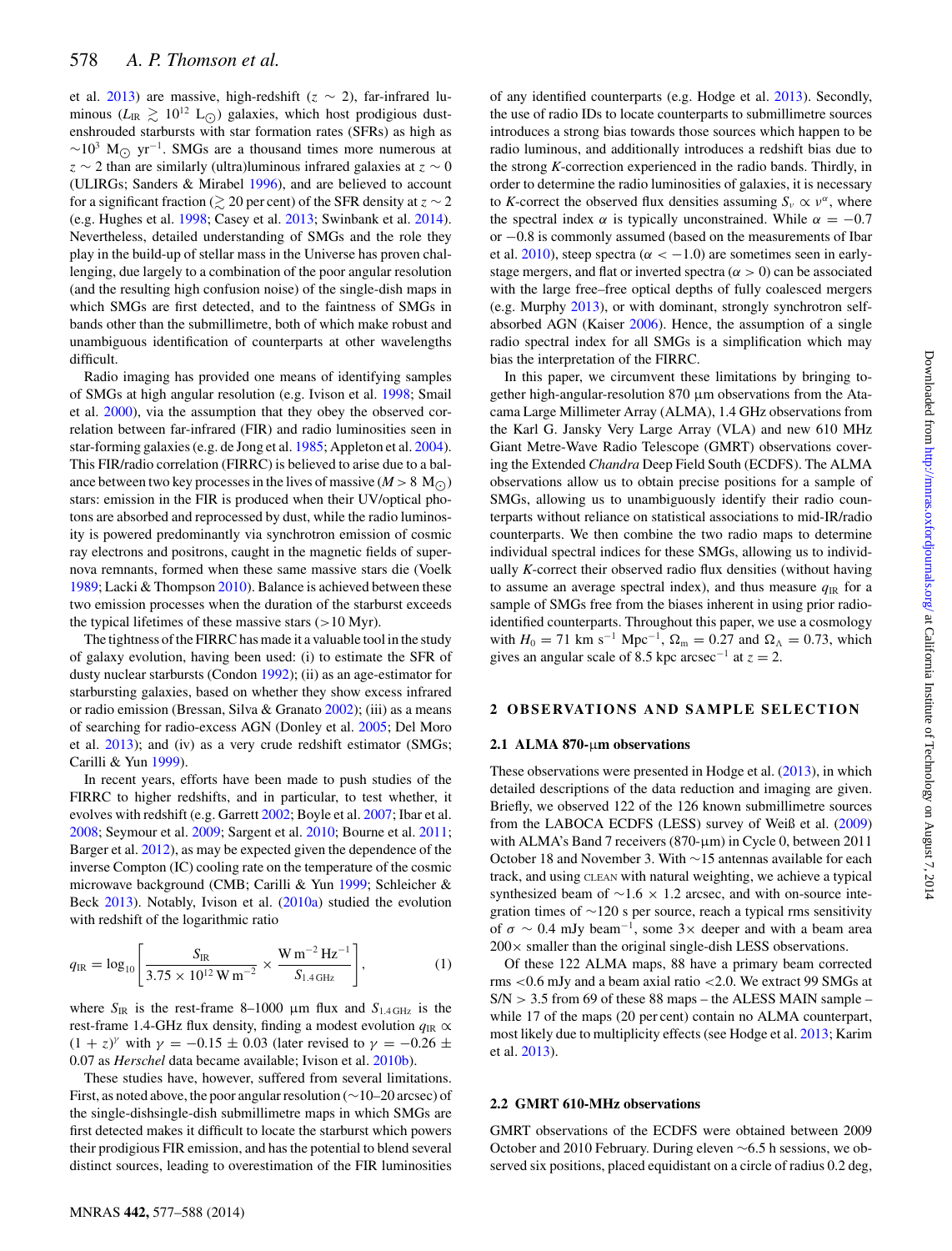centred on  $03^{\text{h}}$   $32^{\text{m}}$   $28^{\text{s}}$  $0 - 27°48'30''$  (J 2000). The total bandwidth was 32 MHz, split into 512 channels, centred at 610 MHz, recording RR and LL polarizations with a time resolution of 2 s.

Data reduction was accomplished using AIPS. 3C 48 or 3C 147 were used to calibrate the bandpass and set the flux-density scale; 0240−231 was used to track the complex gain. Data corrupted by radio-frequency interference were excised using channel- and timebased flagging. The final mosaicked image, made using the WPROJECT algorithm after several rounds of self-calibration in phase, and one round of self-calibration in amplitude, reache an rms sensitivity of 45 <sup>µ</sup>Jy beam−<sup>1</sup> over 70 arcmin <sup>×</sup> 70 arcmin, encompassing the positions of all 99 ALESS MAIN SMGs. Multiple facets were created using the wide-field Clark CLEAN algorithm with Briggs weighting ( $RMODE = 'norm'$ ,  $ROBUST = 0$ ). The synthesized beam measured 4.4 arcsec  $\times$  3.0 arcsec at position angle, 24.3.

#### **2.3 VLA 1.4-GHz observations**

We rely on data from the VLA 1.4-GHz Survey of the ECDFS DR2 (Miller et al. [2013\)](#page-10-30), a re-reduction of the same 250 h of Aconfiguration data taken from 2007 June to September as were used by Biggs et al. [\(2011\)](#page-10-31) to produce the first deep radio catalogue of ECDFS. This updated map covers an area of a third of a square degree, and reaches an rms sensitivity at the centre of the field of 6  $\mu$ Jy beam<sup>-1</sup>. 93 of the 99 ALESS MAIN SMGs lie within the VLA coverage. The angular resolution, 2.8 arcsec  $\times$  1.6 arcsec, closely matches that of the ALMA observations, and we use this new map to directly identify radio counterparts to these SMGs.

In order to account for the effects of bandwidth smearing (BWS) – which tend to decrease the peak flux density and elongate sources radially towards the phase centre of each pointing in wide-bandwidth interferometer images (Bridle & Schwab [1989\)](#page-10-32) – we use information contained within the DR2 image header and follow the technique of Arumugam et al. (in preparation) to create a map of BWS as a function of position, from which we measure typical flux corrections of 10–15 per cent.

#### **2.4 Optical–FIR data and photometric redshifts**

In our analysis, we exploit previously measured photometric redshifts and FIR luminosities. Here, we briefly summarize these data.

Simpson et al.  $(2013)$  derived photometric redshifts ( $z_{phot}$ ) for the ALESS SMGs utilizing panchromatic imaging from the optical to mid-infrared. This comprises *U*–*K*-band imaging from the MUltiwavelength Survey by Yale-Chile (MUSYC: Gawiser et al. [2006\)](#page-10-34), *J* & *K* imaging from ESO-VLT/HAWK-I (Zibetti et al., in preparation) and the Taiwan ECDFS NIR Survey (Hsieh et al. [2012\)](#page-10-35) and images from the *Spitzer* IRAC/MUSYC Public Legacy in ECDFS (Damen et al.  $2011$ ) at 3.6, 4.5, 5.8 and 8.0  $\mu$ m. Using the HY-PERZ code of Bolzonella, Miralles & Pelló  $(2000)$  $(2000)$ , they estimate redshifts for 78/99 ALESS MAIN SMGs, with a median uncertainty  $\Delta z = \pm 0.21$ . 17 of these SMGs lie at  $z > 3$ . The remaining 21 MAIN SMGs have insufficient optical/near-IR photometry to measure reliable redshifts, but are statistically expected to lie at  $z \sim 2.5-4.0$ . Full details of this redshift fitting procedure and of the  $z<sub>phot</sub>$  distribution and comparison with available spectroscopic redshifts are presented in Simpson et al. [\(2013\)](#page-10-33).

To derive the FIR properties of the ALESS SMGs, Swinbank et al. [\(2014\)](#page-10-4) fit the deblended 250–500 µm *Herschel* SPIRE photometry (Griffin et al. [2010;](#page-10-38) Pilbratt et al. [2010\)](#page-10-39) with a suite of dust templates at the appropriate  $z_{phot}$  in the range  $T_d = 19-60$  K. The resulting infrared luminosities span  $L_{IR} = 0.2 - 15 \times 10^{12}$  L<sub>O</sub>, with a median

<span id="page-2-0"></span>**Table 1.** ALESS sample selection.

| Selection                                    | No. of sources |
|----------------------------------------------|----------------|
| Full ALESS sample                            | 131            |
| <b>ALESS MAIN sample</b>                     | 99             |
| Photometric MAIN sample <sup>a</sup>         | 78             |
| Photometric MAIN sample within VLA footprint | 76             |
| VLA-detected sub-sample                      | 52             |
| GMRT-detected sub-sample <sup>b</sup>        | 35             |

*<sup>a</sup>*From Simpson et al. [\(2013\)](#page-10-33); *<sup>b</sup>*all GMRT 610 MHz-detected SMGs are also detected in the VLA 1.4 GHz map.

 $\langle L_{\rm IR} \rangle = 3 \times 10^{12}$  L<sub>O</sub>. Full details of the deblending process, and of the derived FIR properties of each ALESS SMG are presented in Swinbank et al. [\(2014\)](#page-10-4).

#### **2.5 Final sample**

For the remainder of this work, we restrict our analysis to the 76 ALMA 870  $\mu$ m-detected SMGs with measured  $z_{phot}$  (Simpson et al. [2013\)](#page-10-33) and deblended FIR luminosities,  $L_{IR}$  (Swinbank et al. [2014\)](#page-10-4), which lie within the area covered by the VLA 1.4 GHz map. We refer to this as the 'full sample', and identify VLA-detected and GMRTdetected sub-samples as appropriate throughout the analysis. This sample selection is summarized in Table [1.](#page-2-0)

We present ALMA, GMRT and IRAC postage stamps of a representative selection of these SMGs in Fig. [1,](#page-3-0) from which we see the good astrometric agreement between the three sets of data, as well as evidence of multiplicity in the IRAC images.

#### **3 ANALYSIS AND RESULTS**

On visual inspection of the radio data, we find that the majority of our sample are unresolved at the resolutions both of the VLA 1.4-GHz and GMRT 610-MHz maps. Since both radio maps are in units of Jy beam<sup>-1</sup>, we measure the radio flux densities of these sources by taking the peak pixel value in each map within a 2 arcsec aperture centred on each ALMA ID, and applying a BWS correction from the appropriate pixel in the smearing map (typically  $\sim$ 10–15 per cent). For those sources that appear to be extended on scales greater than the VLA synthesized beam, we import postage stamps into AIPS and measure their flux densities within a polygonal region using the task BLSUM. In total, we detect 52 SMGs at  $>3\sigma$  in the VLA map, of which 35 are also detected at  $>3\sigma$  in the GMRT map. All GMRT-detected SMGs have a secure VLA counterpart. For those sources not detected in one or both radio maps, we assign a  $3\sigma$  upper-limit to the flux density using an estimate of the local noise.

In order to investigate the radio-faint SMG population in the ECDFS, we perform a stacking analysis of the non-detections – stacking both maps at the positions of those ALMA SMGs not detected in either band (Stack 1), we measure bootstrap median flux densities of  $S_{1.4 \text{ GHz}} = 10 \pm 1 \text{ }\mu\text{Jy}$  and  $S_{610 \text{ MHz}} = 38 \pm 5 \text{ }\mu\text{Jy}$ , while the stack of those sources detected at 1.4 GHz but not at 610 MHz (Stack 2) has median flux densities  $S_{1.4 \text{ GHz}} = 30 \pm 3 \text{ }\mu\text{Jy}$ and  $S_{610MHz} = 38 \pm 6 \mu Jy$ .

#### **3.1 Radio spectral index measurement**

We use our updated VLA catalogue in conjunction with new GMRT data to measure the radio spectral indices of ALESS SMGs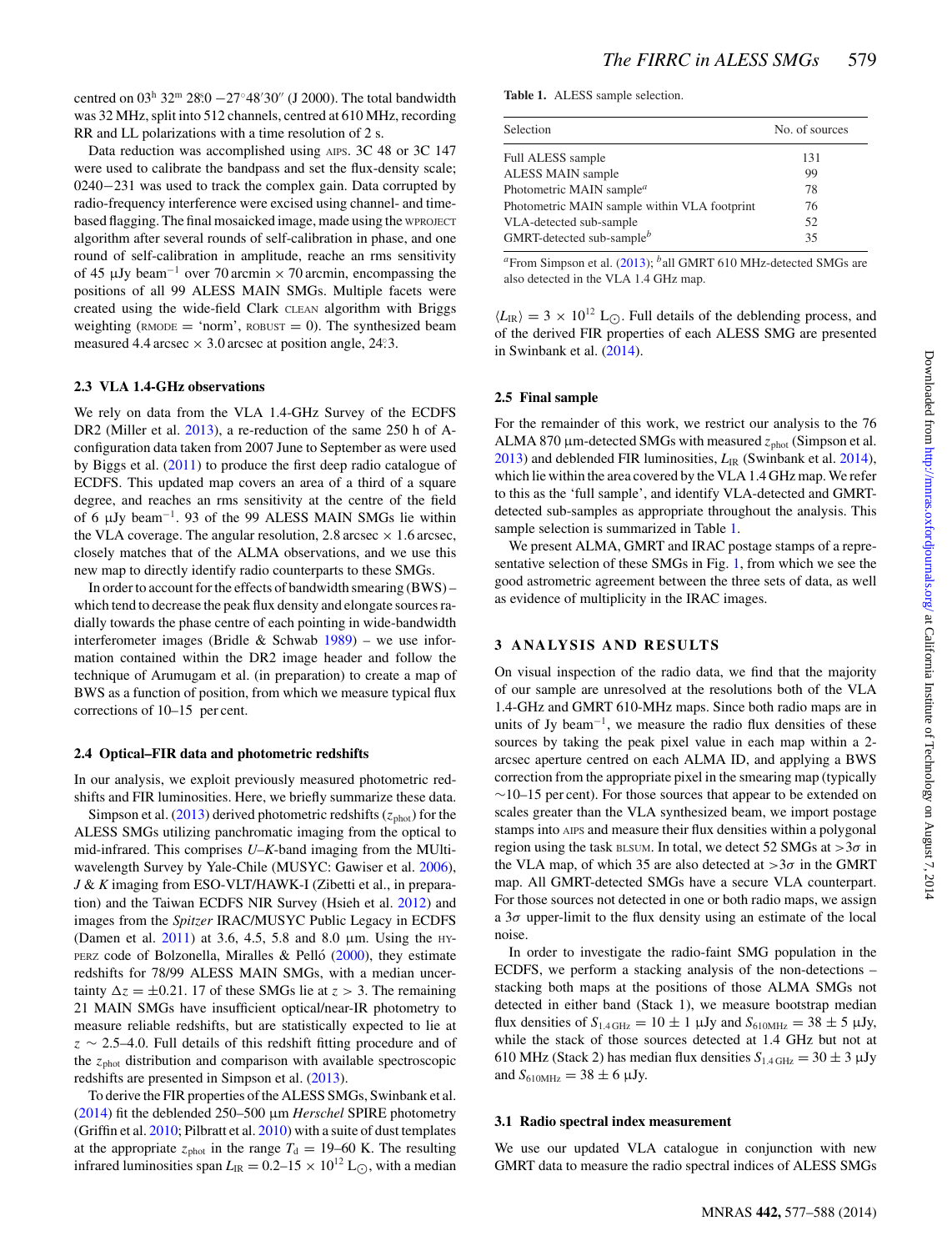<span id="page-3-0"></span>

**Figure 1.** Postage stamps showing ∼19 arcsec × 19 arcsec around eight representative ALESS SMGs with strong radio detections. The underlying grey-scale is from *Spitzer* IRAC Channel 1 (3.6 μm). The GMRT 610-MHz data are represented with blue contours, the VLA 1.4-GHz data by green contours, and the ALMA 870-μm data by red contours. We see good astrometric agreement between all four sets of images. In all cases, contours are spaced at  $-3$ ,  $3$ ,  $3\sqrt{2}\sigma$ and in steps of  $\sqrt{2\sigma}$  thereafter. The field of view of these postage stamps roughly corresponds to the area covered by the LABOCA beam, illustrating the improvement in angular resolution offered by ALMA, and the unambiguity with which the SMG(s) can be precisely located within the LABOCA positional uncertainty. Importantly, we see that much of the strong radio emission seen near ALESS 010.1 originates from a pair of interlopers at  $z_{\text{phot}} = 0.89 \pm 0.06$  and  $z_{phot} = 0.91 \pm 0.03$ , and not from the ALMA SMG at  $z_{phot} = 2.36 \pm 0.08$ , highlighting the importance of high-resolution ALMA observations to correctly identify the counterpart to the single-dish detection. Typical synthesized beams for the GMRT, VLA and ALMA observations are shown in the bottom-right panel in blue, green and red, respectively.

<span id="page-3-1"></span>

**Figure 2.** Histograms of the absolute deviation from the median in and  $\alpha$  and  $q_{\text{IR}}$ , respectively, for the 52 VLA-detected SMGs. The mean absolute deviations in  $\alpha$  and  $q_{\text{IR}}$  are −0.049 and −0.055, respectively. The wide range of radio spectral properties – which is unaccounted for, in studies which assume  $\alpha \sim -0.8$ – is, due to *K*-correction, partly responsible for the wide spread of  $q_{\text{IR}}$  measured in this sample.

between 610-MHz and 1.4-GHz, which we assume to follow a simple power law,  $S_v \propto v^{\alpha}$ , where  $\alpha$  in any individual galaxy is typically determined by the relative importance of steep-spectrum, non-thermal synchrotron emission ( $\alpha \sim -0.8$ ) versus the flatterspectrum ( $\alpha \sim -0.1$ ) thermal free–free component which traces ionized H II regions around young, massive stars (Condon [1992\)](#page-10-10).

In the 52 SMGs for which we have reliable  $z<sub>phot</sub>$  and robust VLA 1.4-GHz detections (including those with limits on their GMRT flux

densities), we measure a median spectral index of  $\alpha_{all} = -0.79 \pm$ 0.06 (where the uncertainty given is the standard error,  $\sigma/\sqrt{N}$ ). In Fig. [2,](#page-3-1) we show the distribution of the data  $(\alpha_i)$  around the median  $(\tilde{\alpha})$ . The Mean Absolute Deviation in these spectral index measurements is  $MAD = -0.049$ . We find that 90 per cent of the data lie in the range  $\alpha = [-1.54, -0.16]$ , and that the inter-quartile range is  $\alpha = [-1.16, -0.56]$ . These results are consistent with the spectral index  $\alpha = -0.75 \pm 0.06$  measured by Ibar et al. [\(2010\)](#page-10-26) for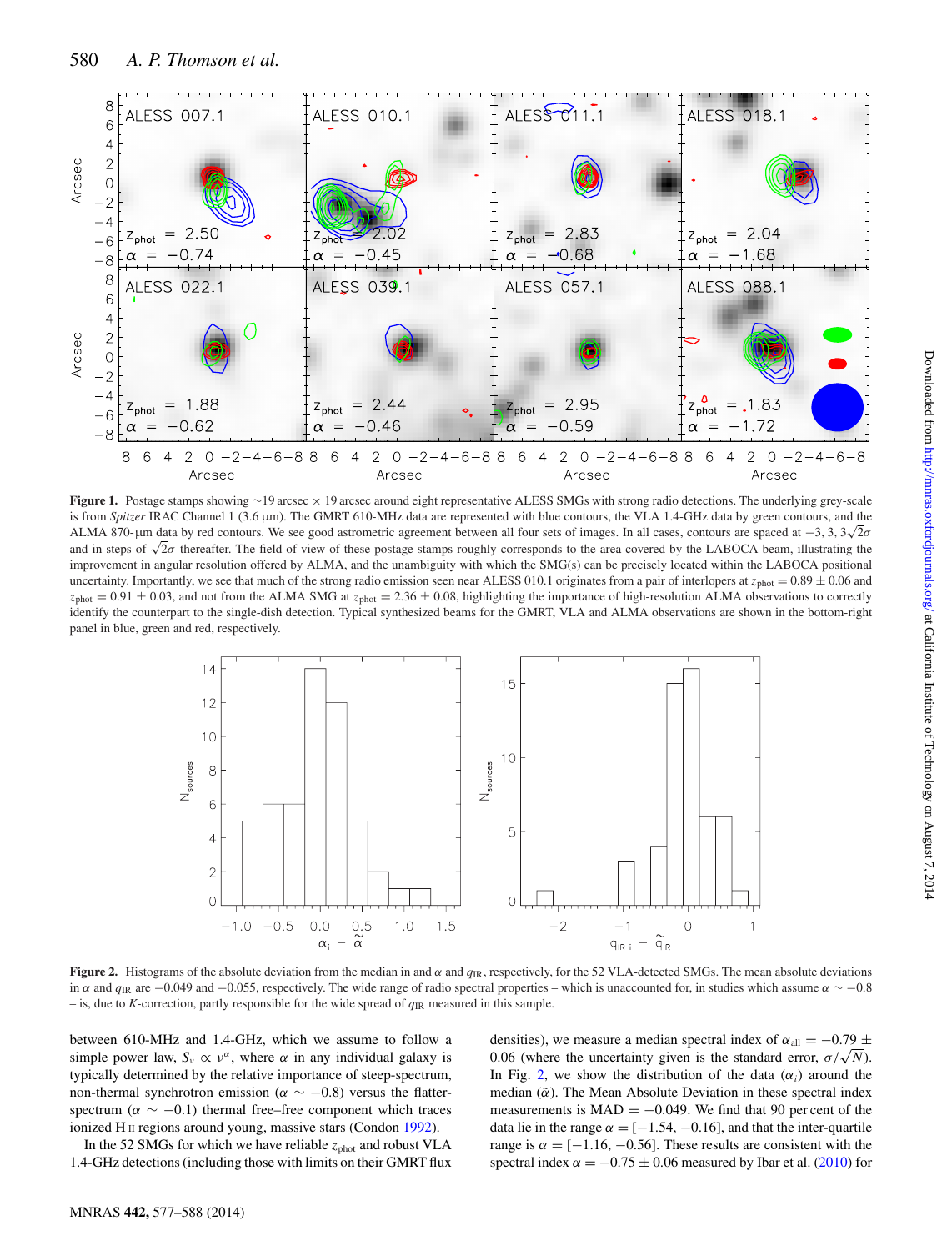a sample of z ∼ 2 submillimetre sources in the Lockman Hole, and with radio spectra that are, on average, dominated by optically thin synchrotron emission from star formation.

We assign spectral indices to those SMGs which are undetected in either map using the flux densities measured from our stacking analysis. For the 24 SMGs with no radio counterpart in either band (Stack 1), we measure  $\alpha_{\text{stack}} = -1.57 \pm 0.08$  and  $L_{1.4 \text{ GHz}} = 8.3 \times 10^{22} \text{ W Hz}^{-1}$ , at the median redshift  $\langle z_{\text{phot}} \rangle = 2.57 \pm 10^{22} \text{ W Hz}^{-1}$ 0.06. For the 17 SMGs with a VLA counterpart but no GMRT counterpart (Stack 2), we measure  $\alpha_{\text{stack}} = -0.29 \pm 0.08$ , considerably flatter than the median spectral index for the full sample. Using this spectral index, we *K*-correct the stacked 1.4 GHz flux density to the median redshift of these SMGs,  $\langle z_{\text{phot}} \rangle = 2.30 \pm 0.24$ , and measure  $L_{1.4 \text{ GHz}} = 1.1 \times 10^{24} \text{ W Hz}^{-1}.$ 

# **3.2 FIR/radio correlation**

In order to measure the rest-frame 1.4 GHz radio luminosities  $(L_{1.4 \text{ GHz}})$  of the ALESS SMGs, we *K*-correct their observed VLA flux densities using measured spectral indices where available (i.e. for those SMGs with secure VLA+GMRT detections), and use limits on  $\alpha$  (derived from  $3\sigma$  GMRT flux limits) to assign upper limits to radio luminosities elsewhere.

With these measurements of  $L_{1.4 \text{ GHz}}$ , and using  $L_{IR}$  from Swin-bank et al. [\(2014\)](#page-10-4), we measure a median  $q_{\text{IR}} = 2.56 \pm 0.05$  for our full sample of SMGs (MAD =  $-0.055$ , and find that 90 per cent of the data lie between  $q_{\text{IR}} = [1.67, 3.21]$ , with inter-quartile range  $q_{IR}$  = [2.42, 2.78])). Restricting our analysis to the 52 SMGs detected at the VLA gives  $q_{\text{IR}} = 2.58 \pm 0.07$ . Both of these values agree with the measurements of Bell [\(2003,](#page-10-40) who measured  $q_{\text{IR}} = 2.64 \pm$ 0.02, for a heterogeneous sample of  $z < 0.1$  star-forming galaxies) Sargent et al. [\(2010,](#page-10-19) who measured  $q_{\text{IR}} = 2.67 \pm 0.12$  in 591  $z \sim 2$ ULIRGs in the COSMOS field), and Barger et al. [\(2012,](#page-10-21) who measured  $q_{IR} = 2.51 \pm 0.01$  in a sample of spatially resolved SMGs with the Submillimeter Array). However, they are higher than the median  $q_{\text{IR}} = 2.40 \pm 0.12$  reported by Ivison et al. [\(2010b\)](#page-10-24) for a sample of IR-bright ( $S_{250\,\mu\mathrm{m}} \gtrsim 20$  mJy) galaxies out to  $z < 3.5$ , and higher too than  $q_{\text{IR}} = 2.17 \pm 0.19$ , as measured by Magnelli et al. [\(2010\)](#page-10-41) for a sample of bright ( $S_{850\mu m} > 5$  mJy) single-dish submillimetre sources observed in GOODS-N.

Direct comparison of results from these different studies is difficult due to the inhomogeneous way in which the samples have been selected. In both Ivison et al. [\(2010b\)](#page-10-24) and Magnelli et al. [\(2010\)](#page-10-41), single-dish submillimetre sources are associated with individual galaxies via the use of statistical techniques, and a combination of mid-IR and radio prior catalogues. Such statistical associations frequently fail to identify a large fraction of submillimetre sources, and those sources that *are* identified may not be representative of the submillimetre-selected population as a whole. For instance, using deep radio and mid-IR imaging, Biggs et al. [\(2011\)](#page-10-31) statistically identify probable counterparts to 63 per cent of the LABOCAdetected SMGs in ECDFS: 45 per cent with counterparts in both radio and MIPS and 18 per cent in just a single band (∼10 per cent of these SMGs have *several* robust counterparts), leaving at least 37 per cent still unidentified. In fact, the situation was shown to be even worse when ALMA observations of this sample became available – in Hodge et al.  $(2013)$  it was shown that the probabilistic radio/mid-IR counterpart identification pinpoints the *correct* counterpart to the SMG only ∼55 per cent of the time, leaving nearly half of the submillimetre sources without identifications, and moreover that ∼20 per cent of those counterparts claimed as 'robust' are in fact misidentifications. By directly locating the source of the

submillimetre emission with ALMA (without the need for prior radio identification), we create a complete SMG census that includes radio-faint SMGs, and so it is *expected* that the typical  $q_{\text{IR}}$  should increase relative to previous SMG studies.

#### **3.3 ALMA-blank maps**

A surprising finding of our programme of ALMA follow-up observations to the original LESS survey was that 17/88 'good' ALMA maps ( $\sim$ 20 per cent) contained no ALMA sources above a 4 $\sigma$ threshold of 2.8 mJy beam−1, despite the corresponding LABOCA maps having an average flux  $S_{\text{LABOCA}} = 5.0 \pm 0.2$  mJy (Hodge et al. [2013\)](#page-10-25). Among the plausible explanations for this phenomenon are: (i) that a significant fraction of the original LABOCA detections are spurious; (ii) that the LABOCA detections are not spurious, but arise from a population of sources that are spatially extended and/or fragment in to multiple components, in which we expect to recover very weak emission within the much smaller ALMA beam; (iii) that incompleteness in source extraction process has resulted in a large number of *bona fide* SMGs being overlooked in our ALMA maps. Here, we use attempt to address this issue by investigating the radio properties of these 17 'good', but ALMA-blank fields, using both the VLA and GMRT maps, and the latest photometric redshift catalogue of ECDFS from Simpson et al. [\(2013\)](#page-10-33).

We fail to find emission in either radio band at the  $>3\sigma$  level in 8/17 ALMA-blank pointings (LESS 33, 47, 53, 77, 86, 90, 100, 123). Of the remaining nine fields, 5 (LESS 21, 27, 95, 96, 104) have only tentative *Spitzer* MIPS or VLA counterparts to the LABOCA source (with a probability of being misassociations  $p > 0.05$ ; Biggs et al. [2011\)](#page-10-31), while four (LESS 78, 108, 111, 120) were deemed to have 'robust' MIPS or radio SMG counterparts in Biggs et al. [\(2011\)](#page-10-31). Of these four 'securely' identified submillimetre sources, one (LESS 78) lies outside the footprint of the MUSYC near-IR survey, and hence is not in the photometric redshift catalogue of Simpson et al. [\(2013\)](#page-10-33). Of the remaining three ALMA-blank LABOCA sources, one (LESS 108) shows strong  $(>10\sigma)$  VLA and GMRT emission extending over  $\sim$ 48 arcsec<sup>2</sup> ( $\sim$ 24 ALMA beam areas), which appears to be associated with a foreground ( $z_{phot} = 0.19 \pm$ 0.06) disc galaxy. If the LABOCA flux of  $9.3 \pm 1.2$  mJy reported in Weiß et al. [\(2009\)](#page-11-1) is extended over a similarly large area, then we expect a peak ALMA flux density of <sup>∼</sup>0.4 mJy beam−1, approximately  $1 \times \sigma$  in the good maps. Thus the ALMA non-detection of LESS 108 is unsurprising. The remaining two ALMA-blank LABOCA sources (LESS 111, 120) each have a single, plausible ∼4σ radio counterpart within ∼8 arcsec of the LABOCA centroid, lying at  $z<sub>phot</sub> = 2.59 \pm 0.06$  and  $z<sub>phot</sub> = 1.51 \pm 0.17$ , respectively. However in addition, these two fields also feature four and seven MUSYC or IRAC galaxies, respectively; given that ALMA sees no evidence of strong, compact 870-µm emission in either field, we conclude that the measured LABOCA fluxes within these fields  $(S<sub>LABOCA</sub> = 5.2 \pm 1.3 \text{ mJy}$  and  $S<sub>LABOCA</sub> = 4.9 \pm 1.3 \text{ mJy}$  are most likely the sum of the fluxes of these individual galaxies, none of which individually may lie above the ALMA detection threshold. LESS 108 is clearly misidentified as a radio-detected SMG; if the Biggs et al. [\(2011\)](#page-10-31) radio counterparts to LESS 78, 111 and 120 are similarly misidentified, then the fraction of 'robust' counterparts in the ALMA-blank maps which are misidentifications is 4/17 (∼24 per cent), comparable to the fraction of radio-misidentified counterparts reported in Hodge et al. [\(2013\)](#page-10-25) for the ALESS MAIN sample.

We note that 13/17 ALMA-blank LABOCA sources also lack strong radio counterparts, and thus, we conclude that there is no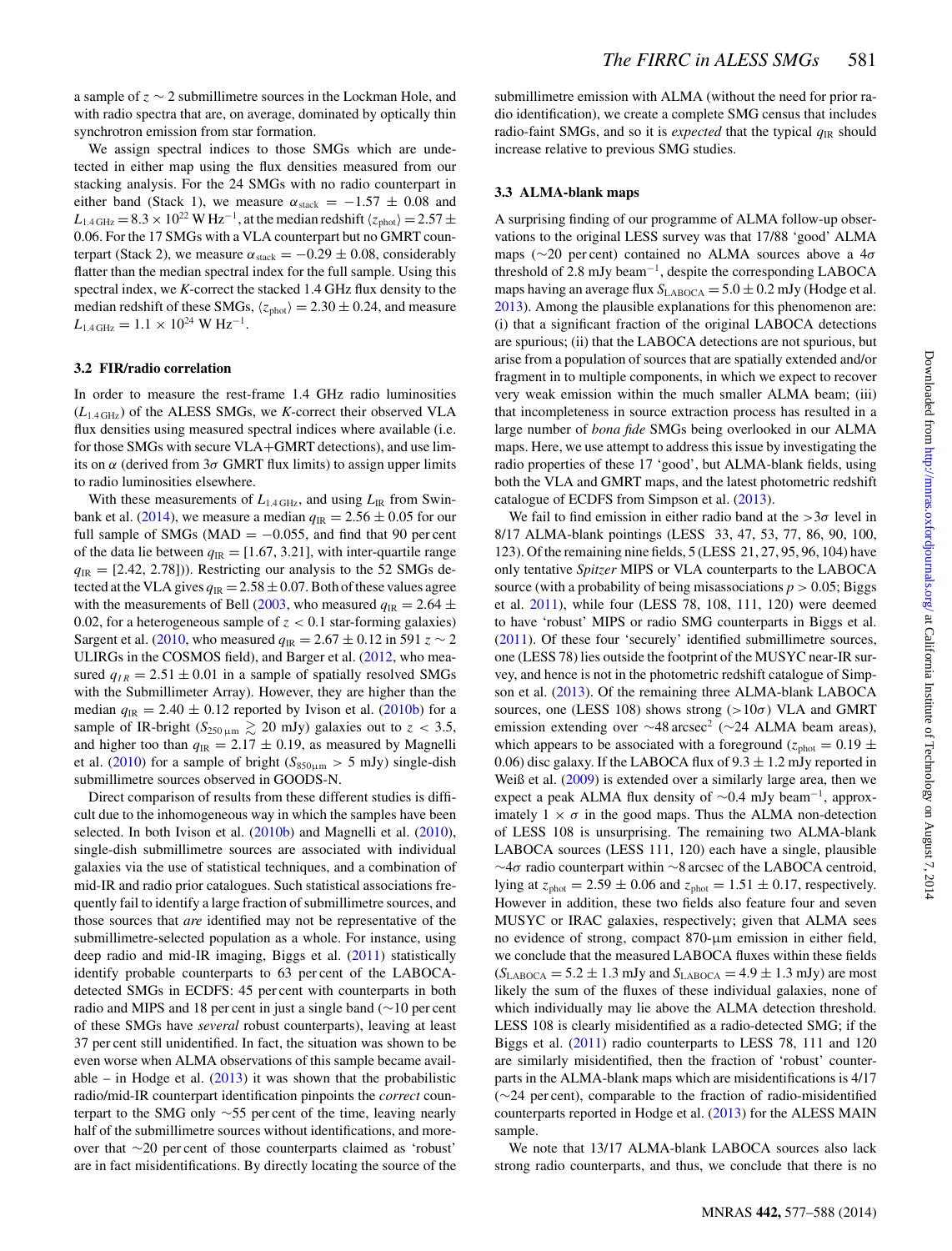reason to believe our ALMA source extraction process has missed a significant number of *bona fide* luminous z ∼ 2 SMGs. We believe that intrinsic properties of these LABOCA sources (i.e. extreme multiplicity and/or very extended emission) are the reasons why they are not detected in our ALMA maps.

## **4 DISCUSSION**

## **4.1 Radio spectral properties**

While the majority of SMGs in our sample have measured spectral indices within the range defined by free–free ( $\alpha \sim -0.1$ ) and synchrotron emission ( $\alpha \sim -0.8$ ), a minority have spectral indices outside this range. Of the (biased) subset of 35 SMGs with robust counterparts in both radio maps and  $z_{phot}$ , 12 are ultrasteep spectrum (USS;  $\alpha$  < -1.0) sources lying at a median  $z = 2.4 \pm 0.4$ , while two SMGs (at  $z = 2.33$  and  $z = 4.47$ ) have inverted ( $\alpha > 0$ ) radio spectra. Such diversity in the radio spectral properties of galaxies has been seen before, for example by Murphy [\(2013\)](#page-10-27), who in a study of the radio properties of 31 major mergers demonstrated a correlation between  $\alpha$  and the merger phase, wherein early-stage mergers (with distinct galaxy nuclei but interpenetrating, strongly synchrotron-emitting magnetic fields forming a 'bridge' between nuclei) have the steepest spectra ( $\alpha < -1.0$ ), and late-stage (i.e. compact, fully coalesced) major mergers have flatter spectra ( $\alpha$  $\gtrsim$  0.0) due to higher free–free optical depths. USS radio emission is also seen around high-redshift radio galaxies (indeed this is how they are detected), which may be due to a combination of observational effects (e.g. redshifting of a concave radio spectrum which flattens at higher frequencies; Afonso et al. [2011\)](#page-10-42), or may be intrinsic, i.e. linked to the expansion of collimated jets in dense environments (Bryant et al. [2009\)](#page-10-43), or due to compact nuclear activity (Argo et al. [2013\)](#page-10-44).

In order to determine whether our USS SMGs are associated with early-stage merger activity, we search for evidence that they lie in overdense regions of ECDFS; if merger activity is responsible for these steep radio spectra, then we may expect to find that these SMGs have, on average, more close companions than do those SMGs whose radio spectra are more typical of fully coalesced starbursts. We compute the redshift distribution,  $N(z)$ , for all IRAC-detected galaxies within the ALMA primary beam centred on each of the USS SMGs, which we compare with the aggregate  $N(z)$  for all IRAC-detected galaxies within the primary beam of all ALMA SMGs. From this analysis, we find weak evidence ( $\sim$ 2 $\sigma$ ) of an excess of 0.5 IRAC sources within the ALMA primary beam between  $2.0 < z < 3.5$  with respect to the density of IRAC sources around non-USS SMGs.

#### **4.2 FIR/radio correlation**

Our median  $q_{IR} = 2.56 \pm 0.05$  is higher than previous measurements obtained for SMG samples (e.g. Ivison et al. [2010b;](#page-10-24) Magnelli et al. [2010\)](#page-10-41), although we note that previous SMG samples have typically been biased towards sources with strong radio emission via the reliance on radio imaging to obtain counterpart IDs. Our latest measurement of *q*IR is in good agreement with the value measured in local star-forming galaxies (Bell [2003\)](#page-10-40).

In Fig. [3,](#page-6-0) we plot  $q_{IR}$  versus redshift for our sample of 76 ALESS SMGs. We search for evolution in *q*IR, but find no compelling evidence for any such evolution: we fit  $q_{\text{IR}} \propto (1 + z)^{\gamma}$ , where  $\gamma = -0.15 \pm 0.17$  (cf. the weak evolution  $\gamma = -0.26 \pm 0.07$ measured by Ivison et al. [2010b\)](#page-10-24). If we further restrict our analysis to the 35 SMGs with secure ( $>3\sigma$ ) detections in both radio maps and  $z<sub>phot</sub>$  (i.e. those SMGs for which we can directly measure  $\alpha$ ), then we measure  $\gamma = -0.01 \pm 0.09$ . However, we caution that this sample is more biased than the previous fit.

The lack of any measurable evolution in *q*IR with redshift (both within our sample, and between our sample and local results) is at slight odds with theoretical predictions, which suggest that  $q_{\text{IR}}$ should begin to increase at greater look-back times (i.e.  $z \gtrsim 3$ ), where the warmer CMB temperature should lead to increased ICcooling of cosmic ray electrons with redshift, which in turn should suppress the non-thermal synchrotron emission from normal starforming galaxies (e.g. Murphy [2009\)](#page-10-45). That we measure no such evolution most likely suggests that the magnetic fields in these SMGs are large enough (i.e.,  $\gtrsim$  50  $\mu$ G) to combat this effect.

However, it is also possible that other physical processes may be at work, which conspire to offset the increased effect of ICcooling at high redshift and preserve the local FIRRC. A number of candidate processes are discussed in Murphy [\(2009\)](#page-10-45) as the result of the high ISM density of SMGs, including: (i) an increase in the production of secondary electrons arising from an increase in proton-gas collisions (also see Lacki & Thompson [2010\)](#page-10-9); (ii) an increase in the acceleration efficiencies of cosmic ray electrons due to shortening the adiabatic expansion of supernova remnants. In the case where the SMGs are in fact major mergers, a significant amount of excess radio emission may arise from tidal bridges and tails that are not associated with star formation (Murphy [2013\)](#page-10-27). Conspiracy to maintain the FIRRC at high redshift could also be achieved due to variations in the dust properties of galaxies in the early universe, including the chemical composition of dust, the dust-to-gas mass ratio, and the size distribution of grains. While possible, Draine [\(2009\)](#page-10-46) argue that these properties do not appear to vary significantly, at least between local star-forming galaxies and for high-redshift QSOs. In Fig. 3, we see at a given redshift no evidence of a correlation between  $q_{\text{IR}}$  and the dust temperature,  $T_{\text{dust}}$ , measured in (Swinbank et al. [2014\)](#page-10-4); however, the measured dust temperatures do systematically increase with redshift. If this increase in  $T_{\text{dust}}$  with z correlates with a decrease in SMG size with increasing redshift, then the associated increase in energy density with redshift would provide an additional resilience against CMB losses.

## **4.3 Identification of candidate AGN**

X-ray studies (e.g. Alexander et al. [2005;](#page-10-47) Pope et al. [2006\)](#page-10-48) have been successful in identifying signs of AGN activity in some SMGs. However, it is known that even the deepest such studies have sensitivity limits that preclude the detection of the most obscured, Compton-thick AGN, whose intrinsic X-ray spectra are heavily attenuated by the intervening column of dust and gas  $(N_H \gtrsim 10^{24} \text{ cm}^{-2})$ . Mid-IR studies (e.g. Valiante et al. [2007;](#page-10-49) Pope et al. [2008\)](#page-10-50) have provided one means of (indirectly) detecting heavily obscured AGN, by tracing the dust heated to  $T_{\text{dust}}$  ∼ 200–1000 K via X-ray absorption; however, intense star formation activity can dominate the entire IR spectral energy distributions (SEDs) of galaxies, which makes the task of decomposing SEDs into separate contributions arising due to star formation and AGN non-trivial (Mullaney et al. [2011\)](#page-10-51)[.](#page-7-0)

Radio emission provides an extinction-free means of identifying AGN, and has traditionally divided AGN into two groups: (i) radioloud AGN ( $L_{1.4\text{ GHz}} \gtrsim 10^{24} \text{ W Hz}^{-1}$ ), which exhibit radio jets and lobes on scales of several kpc (Yun, Reddy & Condon [2001\)](#page-11-2); and (ii) radio-quiet AGN, which produce weaker, flat-spectrum radio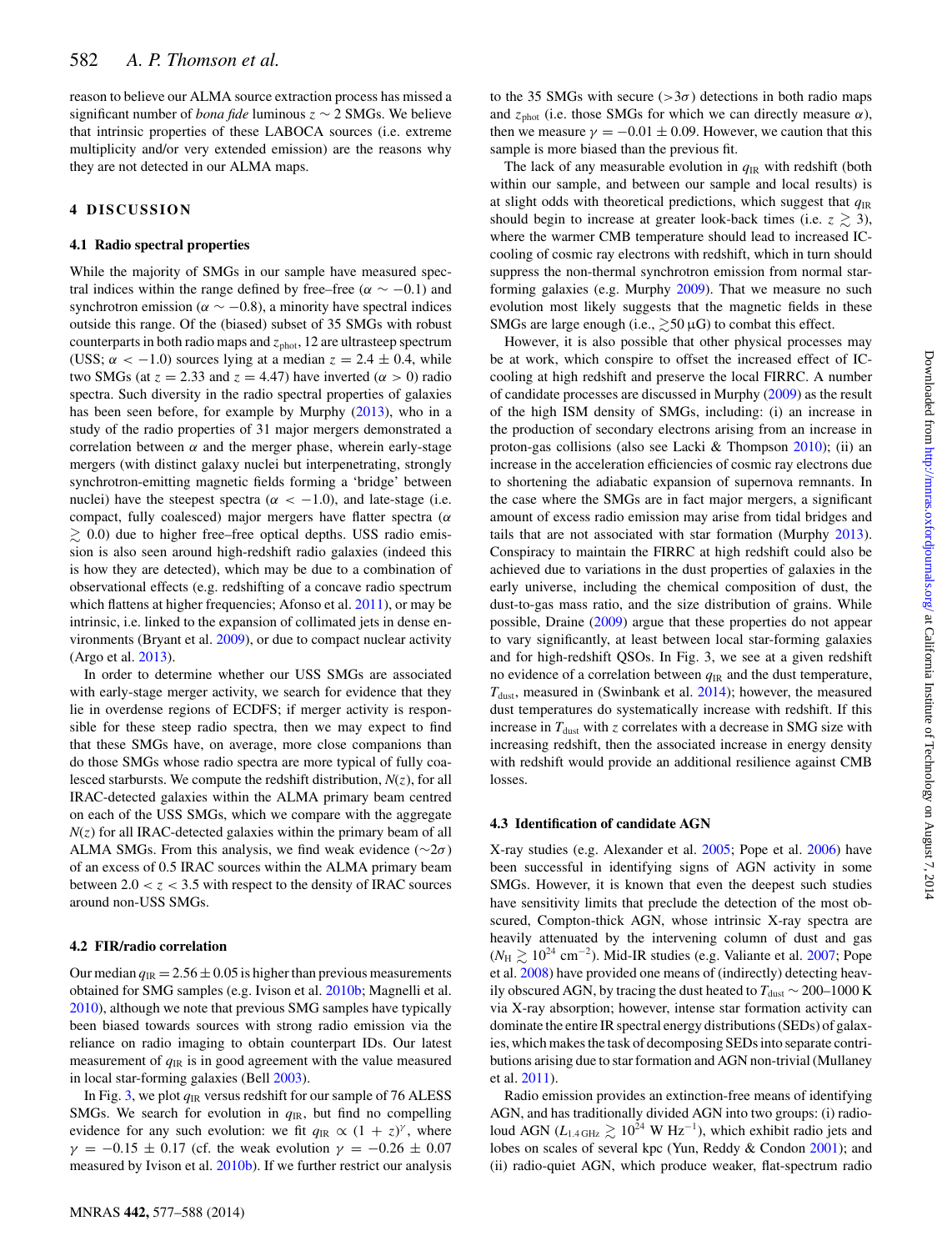<span id="page-6-0"></span>

**Figure 3.** Top left:  $q_{\text{IR}}$  versus  $z_{\text{phot}}$ , colour-coded by dust temperature  $T_{\text{dust}}$  for the 76 ALMA-identified SMGs from Hodge et al. [\(2013\)](#page-10-25) which lie within the VLA coverage of ECDFS, and for which z<sub>phot</sub> and *L*<sub>IR</sub> are available from Simpson et al. [\(2013\)](#page-10-33) and Swinbank et al. [\(2014\)](#page-10-4), respectively. We search for evolution of the form  $q_{\text{IR}} \propto (1+z)^{\gamma}$ , but find that the data are consistent with no evolution:  $\gamma = -0.15 \pm 0.17$ . The black bar located in the upper-right corner of the sub-figure shows the typical measurement uncertainty on  $q_{\text{IR}}$ . We see no evidence of a strong correlation between  $q_{\text{IR}}$  and  $T_{\text{dust}}$ . Top right:  $q_{\text{IR}}$  versus *L*1.4 GHz. For SMGs without a robust radio counterpart, we assign 3σ limits to *L*1.4 GHz and *q*IR based on an estimate of the local noise around each source. SMGs with a VLA detection but no GMRT counterpart have unknown spectral indices – taking the  $3\sigma$  GMRT flux limits, we obtain a limit on  $\alpha$ , which in turn gives upper limit to the *K*-corrected *L*1.4 GHz. Included in the plot is a stack of all VLA non-detected sources ('Stack 1'), where the radio luminosity is calculated by placing the stack at the median redshift, and *K*-correcting using the median spectral index of the sample. Bottom left: radio spectral index, α, versus *L*1.4 GHz for the 52 VLA-detected SMGs. Those SMGs with a VLA detection but no GMRT 610 MHz detection to constrain the spectral index are plotted as 3 $\sigma$  limits. We include the result of stacking both radio maps at the positions of ALMA sources with a VLA counterpart but no GMRT counterpart (Stack 2) and at the positions of ALMA sources with no counterpart in either radio map (Stack 1, as described above), assuming the stacks lie at the median photometric redshift of each sub-sample and *K*-correcting using the measured spectral index of the stack. The stacks lie below the median  $L_{1.4\text{ GHz}}$ , but within the scatter of the data, suggesting that these SMGs are representative of the faint end of the luminosity function. Bottom right:  $L_{1.4\text{ GHz}}$  versus redshift for all 76 SMGs in the ALESS photometric sample. In all four sub-figures, SMGs with properties outside the range of the displayed colour bar are plotted with grey symbols, and SMGs with strong X-ray counterparts from Wang et al. [\(2013\)](#page-11-3) are plotted with diamonds.

emission that is confined within a compact, pc-scale core (Blundell & Kuncic [2007\)](#page-10-52). Del Moro et al. [\(2013\)](#page-10-13) use a joint analysis in the IR and radio bands to isolate such 'radio-excess' sources, which deviate significantly from the FIRRC relation, and perform multiband SED fits to constrain the influence of any mid-IR AGN component. Here, we briefly perform a similar analysis to identify candidate radio-excess AGN hosts – we find four SMGs whose *q*IR values are  $>2\sigma$  lower than the sample median ( $q_{\text{IR}} < 1.7$ ). Of these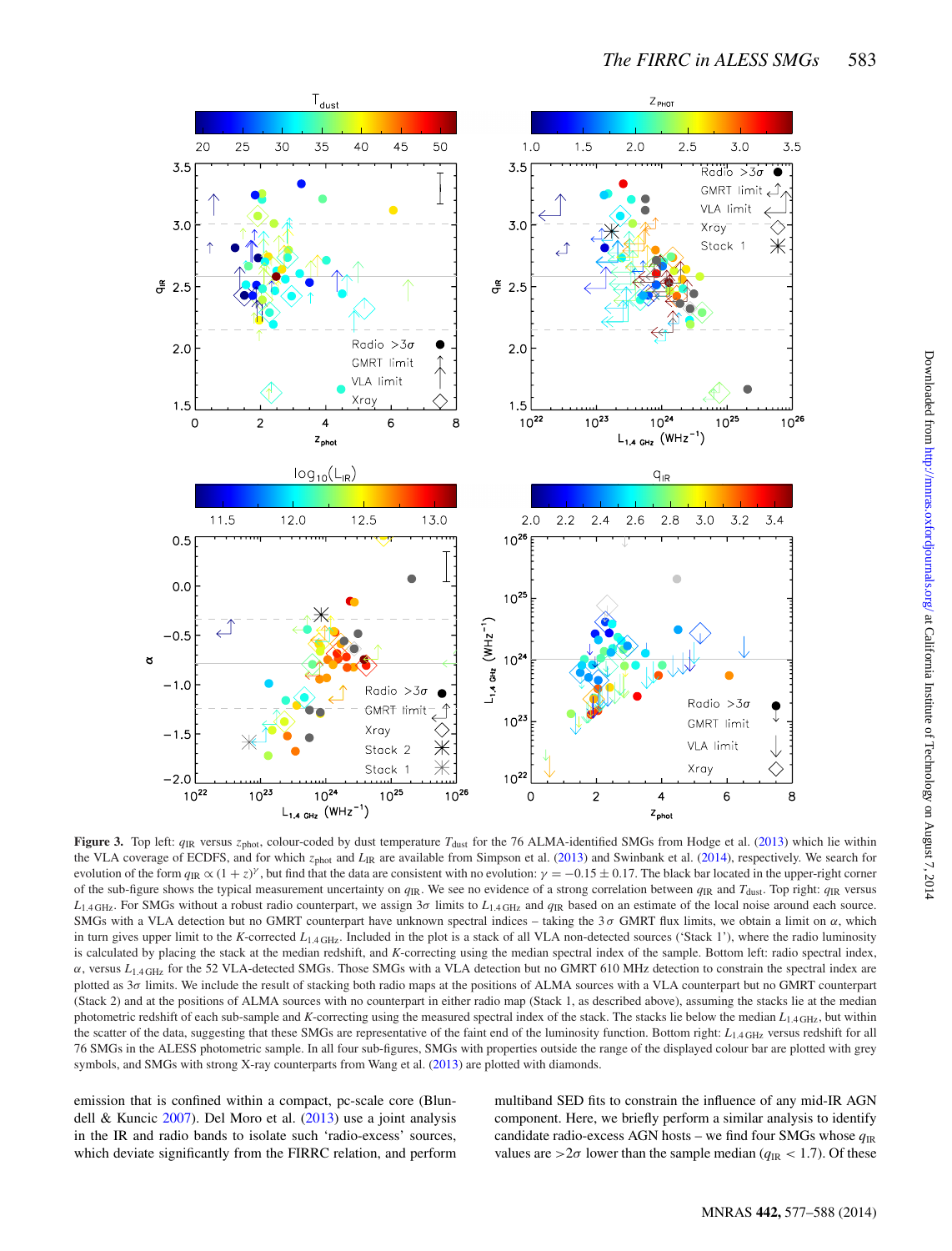four SMGs, one (ALESS 066.1) has already been classified as an AGN host based on its X-ray spectral properties (Wang et al. [2013\)](#page-11-3). Its inverted radio spectrum ( $\alpha > 0.51$ , based on a 3  $\sigma$  GMRT flux limit) and high radio luminosity ( $L_{1.4 \text{ GHz}} = 7.6 \times 10^{24} \text{ W Hz}^{-1}$ ) are consistent with compact nuclear activity. Of the remaining three  $q_{\text{IR}}$  < 1.7 SMGs, one (ALESS 014.1) has a flat radio spectrum  $(\alpha > 0.07)$  and  $L_{1.4 \text{ GHz}} = 2.0 \times 10^{25} \text{ W Hz}^{-1}$ , while the other two (ALESS 094.1 and ALESS 118.1, both of which have VLA but not GMRT detections) have spectral index *limits* that are consistent with star formation ( $\alpha$  > −0.78) and radio luminosities  $L_{1.4 \text{ GHz}} < 1.0 \times 10^{26} \text{ W Hz}^{-1}$  and  $L_{1.4 \text{ GHz}} < 6.3 \times 10^{24} \text{ W Hz}^{-1}$ . Taken at face value such high radio luminosities are strongly suggestive of powerful AGN activity; however, we caution that three of these candidate AGN-hosts are not detected in the 610 MHz GMRT map. By assigning  $3\sigma$  upper limits to their GMRT flux densities, we impose a steep spectrum and strong *K*-correction which will naturally boost  $L_{1.4 \text{ GHz}}$  and lower  $q_{\text{IR}}$ . We therefore caution that although  $q_{IR}$  is a useful metric for the identification of candidate AGN, the implications of using this metric are unclear if the spectral index,  $\alpha$ , is not well constrained (as it is in ALESS 014.1).

# **4.4 Trends in** *α* **and** *q*IR **in high-redshift ULIRGs**

<span id="page-7-0"></span>In Fig. [4,](#page-7-0) we plot  $\alpha$  and  $q_{\text{IR}}$  for the ALESS SMGs, and overplot model tracks from Bressan et al. [\(2002\)](#page-10-11) for evolving starburst galaxies. Histograms on the *x*- and *y*-axes highlight the breadth of the

distributions in  $\alpha$  and  $q_{\text{IR}}$ . We see in the data an apparent linear correlation between  $\alpha$  and  $q_{\text{IR}}$ , and investigate whether this correlation is real or the result of selection effects by generating a catalogue of 500 000 mock galaxies with  $L_{IR}$ ,  $\alpha$  and  $q_{IR}$  drawn randomly from the data, with random redshifts in the range  $1.5 < z < 3.5$ , and computing the corresponding flux densities at  $870$ - $\mu$ m, 1.4-GHz and 610-MHz. We classify our mock galaxies as 'observable' if both the 870-µm and 1.4-GHz flux densities are above the survey sensitivity limits, and 'unobservable' if one or both flux densities lie below the corresponding threshold. Next, we bin the 'observable' galaxies in  $q_{\text{IR}}$  with bin widths  $\Delta q_{\text{IR}} = 0.1$  and determine the  $\pm 5\sigma$ range of α in each bin. Hence we determine a  $5σ$  selection boundary (shaded in light grey) precluding the detection of flat/inverted spectrum sources that also have a high FIR/radio flux ratio. We see no evidence of a selection boundary within the plot range affecting our ability to detect steep spectrum SMGs with low  $q_{\text{IR}}$ . From this, we conclude that the lack of USS sources with low *q*IR in our sample is real[.](#page-8-0)

In models of isolated, obscured starbursting galaxies (e.g. Bressan et al. [2002\)](#page-10-11), the relative strengths of radio and FIR emission are predicted to be a sensitive function of age, such that over its lifetime, a starbursting galaxy will trace out a unique track in a plot of  $\alpha$  versus  $q_{\text{IR}}$ . At early times, heating of dust by massive stars is thought to elevate  $L_{IR}$  before the first supernovae occur. The radio spectrum of such a young starburst is hence likely to be dominated by the flatter-component free–free emission, and  $q_{\text{IR}}$  is



**Figure 4.** Radio 610 MHz/1.4 GHz spectral index, α, versus FIRRC parameter, *q*IR for the 52 VLA-detected SMGs in ECDFS (histograms of both quantities illustrate the widths of the distributions). Galaxies are colour-coded by redshift within the range  $1 < z < 3.5$ , with all galaxies outside this range plotted in light grey. We plot 3σ limits for those SMGs with a VLA detection but no corresponding GMRT detection to constrain α. Galaxies with a confirmed X-ray detection are overplotted with colour-coded diamonds. In the top left, we show typical error bars on both quantities. The large black and grey stars show the locations of stacks of (i) SMGs with a VLA detection but no GMRT counterpart (Stack 2), and (ii) SMGs with no detection in either radio map (Stack 1), respectively. The shaded region at the top right highlights a selection boundary (see text for details). Lastly, we plot example tracks from the models of Bressan et al. [\(2002\)](#page-10-11), along which galaxies are expected to evolve in the directions indicated, and isolate regions where we expect to find old, middle-aged and young galaxies. The model tracks run from  $\log(t_{yr}) = 6.3 - 8.6$  in 21 logarithmically spaced steps (marked with filled squares). From the FIR properties reported in Swinbank et al. [\(2014\)](#page-10-4), we measure weak correlations between both  $M_{\star}$  and  $M_{\text{dust}}$  and predicted age as expected for this evolution.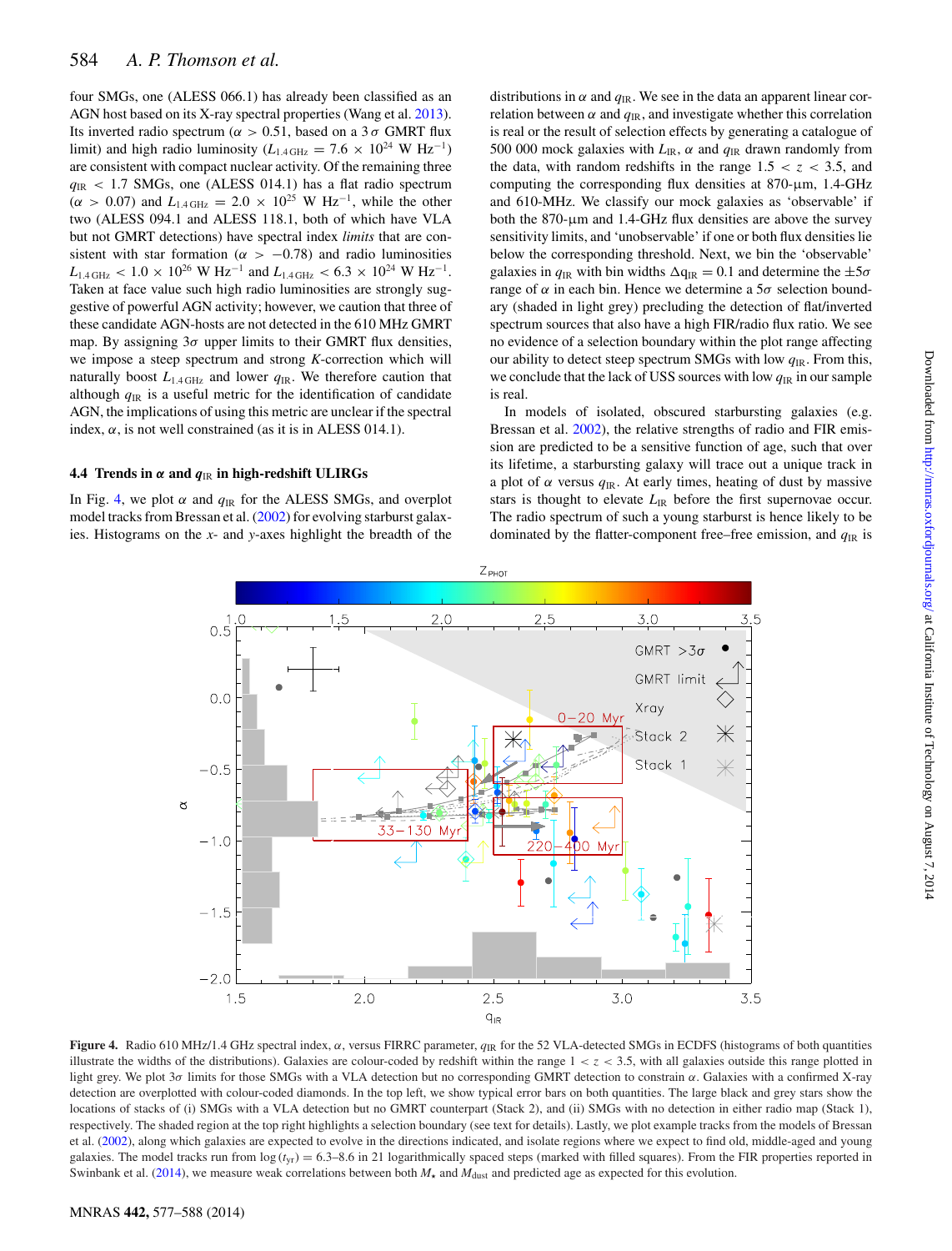<span id="page-8-0"></span>**Table 2.** Properties of SMGs selected in different age bins.

| Age bin<br>(Myr) | No. of SMGs | $M^a_{\tau}$<br>$(\times 10^{11} M_{\odot})$ | $M_{\text{dust}}^a$<br>$(\times 10^8 \text{ M}_{\odot})$ |  |  |
|------------------|-------------|----------------------------------------------|----------------------------------------------------------|--|--|
| $0 - 20$         | 5           | $0.84 \pm 0.27$                              | $2.54 \pm 0.31$                                          |  |  |
| $33 - 130$       | 6           | $1.02 \pm 0.28$                              | $5.18 \pm 0.69$                                          |  |  |
| 220-400          | 9           | $2.12 \pm 0.64$                              | $5.24 \pm 0.25$                                          |  |  |

<sup>*a*</sup>From Swinbank et al. [\(2014\)](#page-10-4). Uncertainties are given by the standard error,  $\sigma/\sqrt{N}$ , where *N* is the number of SMGs in each bin.

elevated. As the starburst ages, non-thermal radio emission from supernova-accelerated cosmic ray electrons rapidly begins to dominate, steepening the radio spectrum, boosting *L*1.4 GHz, and lowering *q*IR. As the starburst activity finally draws to a halt, both  $L_{IR}$  and  $L_{1.4 \text{ GHz}}$  decline over time such that  $q_{IR}$  and  $\alpha$  approach asymptotic values.

Bressan et al. [\(2002\)](#page-10-11) provide model tracks of  $\alpha$  and  $q_{\text{IR}}$  for evolving starburst galaxies, which we test against our data by segregating the galaxies in Fig. [4](#page-7-0) into three 'age' groups, representing the 'old' (220–400 Myr), 'middle-aged' (33–130 Myr) and 'young' (0–20 Myr) ends of the model tracks. We look for correlations of age with the SFRs, dust masses  $(M<sub>dist</sub>)$ , dust temperatures  $(T<sub>dist</sub>)$ and stellar masses  $(M<sub>*</sub>)$  measured by Swinbank et al. [\(2014\)](#page-10-4). We find no evidence of significant correlations between SFR or  $T_{\text{dust}}$ and location on the evolutionary tracks, but do find evidence of weak correlations between  $M_{\star}$  and age, and between  $M_{\text{dust}}$  and age (see Table [2\)](#page-8-0). These correlations are weak due to the small number of SMGs in each 'age' bin, but it is suggestive that the correlations appear to run in the sense that they are expected to, i.e. galaxies at the more 'evolved' ends of the tracks appear to have higher  $M_{\star}$ and  $M_{\text{dust}}$ .

At the bottom-right corner of the plot, the USS SMGs depart significantly from the Bressan et al. [\(2002\)](#page-10-11) model tracks. If these galaxies are indeed on-going, early-stage major merger events, then they may represent a population of protostarburst galaxies which have not yet reached the beginning of the Bressan et al. [\(2002\)](#page-10-11) starburst evolutionary tracks. However, we find that their high values of  $q_{IR}$  are not due to those SMGs being abnormally bright at infrared wavelengths ( $\langle L_{\text{IR USS}} \rangle = (3.6 \pm 0.7) \times 10^{12}$  L<sub>(c)</sub>, compared to  $\langle L_{\rm IR} \rangle = (3.2 \pm 0.3) \times 10^{12}$  L<sub>O</sub> for the non-steep-spectrum ALESS MAIN sample), but rather are the result of them being comparatively *faint* in the radio ( $\langle L_{1.0\text{Hz, IISS}} \rangle = (3.6 \pm 0.3) \times 10^{23} \text{ W Hz}^{-1}$ , compared to  $\langle L_{1.4 \text{ GHz}} \rangle = (8.0 \pm 1.4) \times 10^{23} \text{ W Hz}^{-1}$  in the MAIN SMGs). The measurement of a suppressed radio luminosity in the USS SMGs is at odds with the proposed mechanism for steepening their radio spectra in the first place (Section 4.1; Murphy [2013\)](#page-10-27). An alternative hypothesis is that some of the USS sources may in fact

<span id="page-8-1"></span>**Table 3.** The radio properties of selected ALESS SMGs. Description of column headings: ALESS ID; RA; Dec.; photometric redshift; ALMA 870 μm; VLA 1.4 GHz; and GMRT 610-MHz flux densities; infrared flux  $(S_{IR} = L_{IR}/4\pi R^2)$ ; 1.4 GHz-to-610 MHz spectral index, α; and infrared/radio flux ratio, *q*IR (see text for definition).

| <b>ALESS ID</b>    | RA<br>(J 2000) | Dec.<br>(J 2000) | $z_{\text{phot}}^a$               | $S_{870 \mu m}^b$<br>(mJy) | $S_{1.4 \text{ GHz}}^c$<br>$(\mu Jy)$ | $S_{610 \text{ MHz}}^c$<br>$(\mu Jy)$ | $S_{\rm IR}$<br>$(\times 10^{-15})$ | $\alpha_{610}^{1400}$ | $q_{\rm IR}$    |
|--------------------|----------------|------------------|-----------------------------------|----------------------------|---------------------------------------|---------------------------------------|-------------------------------------|-----------------------|-----------------|
| <b>ALESS 001.1</b> | 53.3103        | $-27.9374$       | $4.34 + 2.66$                     | $6.7 \pm 0.5$              | <25                                   | $<$ 45                                | $0.07 \pm 0.16$                     |                       | < 2.46          |
| <b>ALESS 001.2</b> | 53.3101        | $-27.9366$       | 4.64                              | $3.5\pm0.4$                | < 24                                  | $<$ 47                                | $0.06 \pm 0.05$                     |                       | < 2.42          |
| <b>ALESS 001.3</b> | 53.3091        | $-27.9368$       | $2.85^{+0.20}_{-0.30}$<br>$-0.30$ | $1.9 \pm 0.4$              | $<$ 23                                | <44                                   | $0.18 \pm 0.06$                     |                       | 2.79            |
| <b>ALESS 002.1</b> | 53.2612        | $-27.9452$       | $1.96^{+0.27}_{-0.22}$<br>$-0.20$ | $3.8 \pm 0.4$              | $237 \pm 8$                           | $470 \pm 13$                          | $0.61 \pm 0.00$                     | $-0.82 \pm 0.03$      | $2.23 \pm 0.01$ |
| <b>ALESS 003.1</b> | 53.3396        | $-27.9223$       | $3.90^{+0.50}_{-0.50}$<br>-0.59   | $8.3 \pm 0.4$              | $29 \pm 8$                            | $82 \pm 17$                           | $0.24 \pm 0.12$                     | $-1.26 \pm 0.30$      | $3.21 \pm 0.26$ |
| <b>ALESS 005.1</b> | 52.8705        | $-27.9858$       | $2.86^{+0.05}_{-0.02}$<br>$-0.04$ | $7.8 \pm 0.7$              | $42 \pm 9$                            | $91 \pm 22$                           | $0.27 \pm 0.02$                     | $-0.94 \pm 0.22$      | $2.80 \pm 0.10$ |
| <b>ALESS 006.1</b> | 53.2373        | $-28.0169$       | $0.45^{+0.06}_{-0.01}$<br>$-0.04$ | $6.0 \pm 0.4$              | $49 \pm 8$                            | ${<}73$                               | $1.04 \pm 0.34$                     | $>-0.48$              | $2.77 \pm 0.16$ |
| <b>ALESS 007.1</b> | 53.3142        | $-27.7568$       | $2.50^{+0.12}_{-0.12}$<br>$-0.16$ | $6.1 \pm 0.3$              | $79 + 7$                              | $145 \pm 18$                          | $0.50 \pm 0.09$                     | $-0.74 \pm 0.09$      | $2.63 \pm 0.09$ |
| <b>ALESS 009.1</b> | 53.0472        | $-27.8700$       | $4.50^{+0.54}_{-2.22}$            | $8.8 \pm 0.5$              | $35 \pm 7$                            | $52 \pm 16$                           | $0.16 \pm 0.13$                     | $-0.48\pm0.22$        | $2.44 \pm 0.38$ |
| <b>ALESS 010.1</b> | 53.0794        | $-27.8708$       | $2.02^{+0.09}$<br>0.09            | $5.2 \pm 0.5$              | $49 \pm 6$                            | < 71                                  | $0.40 \pm 0.02$                     | $>-0.45$              | $2.42 \pm 0.06$ |
| <b>ALESS 011.1</b> | 53.0577        | $-27.9334$       | $2.83^{+1.88}_{-0.52}$<br>0.50    | $7.3 \pm 0.4$              | $55 \pm 7$                            | $98 \pm 16$                           | $0.45 \pm 0.04$                     | $-0.68 \pm 0.13$      | $2.74 \pm 0.07$ |
| <b>ALESS 013.1</b> | 53.2041        | $-27.7144$       | $3.25^{+0.64}_{-0.42}$            | $8.0 \pm 0.6$              | $25 \pm 6$                            | $88 \pm 21$                           | $0.22 \pm 0.09$                     | $-1.52 \pm 0.26$      | $3.33 \pm 0.21$ |
| <b>ALESS 014.1</b> | 52.9687        | $-28.0553$       | .54<br>$4.46^{\circ}$<br>$-0.88$  | $7.5 \pm 0.5$              | $91 \pm 8$                            | $86 \pm 17$                           | $0.18 \pm 0.01$                     | $0.07\pm0.10$         | $1.67 \pm 0.05$ |
| <b>ALESS 015.1</b> | 53.3890        | $-27.9915$       | $1.93^{+0.62}_{-0.22}$<br>$-0.33$ | $9.0 \pm 0.4$              | $32 \pm 10$                           | $84 \pm 16$                           | $0.19 \pm 0.40$                     | $-1.16 \pm 0.31$      | $2.73 \pm 0.94$ |
| <b>ALESS 017.1</b> | 53.0304        | $-27.8558$       | $1.50^{+0.10}_{-0.10}$<br>-0.07   | $8.4 \pm 0.5$              | $90 \pm 7$                            | $174 \pm 28$                          | $0.44 \pm 0.12$                     | $-0.79 \pm 0.08$      | $2.43 \pm 0.13$ |
| <b>ALESS 018.1</b> | 53.0203        | $-27.7799$       | $2.04^{+0.10}_{-0.02}$<br>-0.06   | $4.4 \pm 0.5$              | $72 + 7$                              | $291 \pm 44$                          | $0.68 \pm 0.11$                     | $-1.68 \pm 0.10$      | $3.21 \pm 0.08$ |
| <b>ALESS 019.1</b> | 53.0344        | $-27.9706$       | $2.41^{+0.17}_{-0.17}$            | $5.0 \pm 0.4$              | $35 \pm 7$                            | $95 \pm 20$                           | $0.30 \pm 0.04$                     | $-1.21 \pm 0.20$      | $3.01 \pm 0.10$ |
| <b>ALESS 019.2</b> | 53.0329        | $-27.9733$       | $2.17^{+0.09}_{-0.16}$            | $2.0 \pm 0.5$              | $<$ 26                                | $<$ 57                                | $0.16 \pm 0.14$                     |                       | < 2.62          |
| <b>ALESS 022.1</b> | 52.9455        | $-27.5443$       | $1.88^{+0.19}_{-0.22}$<br>0.23    | $4.5 \pm 0.5$              | $65 \pm 9$                            | $109 \pm 25$                          | $0.41 \pm 0.39$                     | $-0.62 \pm 0.14$      | $2.51 \pm 0.42$ |
| ALESS 023.1        | 53.0500        | $-28.0851$       | $4.99^{+2.01}_{-2.01}$            | $6.7\pm0.4$                | $<$ 32                                | < 85                                  | $0.10 \pm 0.07$                     |                       | < 2.53          |
| ALESS 025.1        | 52.9870        | $-27.9943$       | $2.23^{+0.07}_{-0.17}$            | $6.2 \pm 0.5$              | $63 \pm 8$                            | $94 \pm 20$                           | $0.76 \pm 0.04$                     | $-0.47 \pm 0.13$      | $2.74 \pm 0.06$ |
| <b>ALESS 029.1</b> | 53.4037        | $-27.9693$       | $2.65^{+2.94}_{-0.72}$<br>$-0.76$ | $5.9\pm0.4$                | $50 \pm 10$                           | $57 \pm 18$                           | $0.67 \pm 0.06$                     | $-0.15 \pm 0.21$      | $2.64 \pm 0.09$ |
| ALESS 031.1        | 52.9574        | $-27.9613$       | $2.88^{+1.80}_{-0.99}$<br>-0.41   | $8.1 \pm 0.4$              | $30 \pm 7$                            | < 65                                  | $0.40 \pm 0.29$                     | $>-0.91$              | $2.97 \pm 0.33$ |
| <b>ALESS 037.1</b> | 53.4006        | $-27.8974$       | $3.53^{+0.56}_{-0.22}$            | $2.9 \pm 0.4$              | $32 \pm 8$                            | < 50                                  | $0.14 \pm 0.01$                     | $>-0.56$              | $2.36 \pm 0.12$ |
| <b>ALESS 037.2</b> | 53.4015        | $-27.8967$       | $4.87^{+0.21}_{-0.40}$<br>$-0.40$ | $1.6 \pm 0.4$              | <25                                   | $<$ 49                                | $0.03 \pm 0.03$                     |                       | < 2.13          |
| <b>ALESS 039.1</b> | 52.9376        | $-27.5769$       | $2.44^{+0.18}_{-0.15}$            | $4.3 \pm 0.3$              | $50 \pm 8$                            | $73 \pm 23$                           | $0.31 \pm 0.04$                     | $-0.46 \pm 0.18$      | $2.47 \pm 0.09$ |
| <b>ALESS 043.1</b> | 53.2777        | $-27.8007$       | $+0.20$<br>1.71                   | $2.3 \pm 0.4$              | $<$ 24                                | < 83                                  | $0.20 \pm 0.14$                     |                       | < 2.70          |
| <b>ALESS 045.1</b> | 53.1053        | $-27.8751$       | $+0.26$<br>2.34<br>0.67           | $6.0 \pm 0.5$              | $36 \pm 7$                            | < 58                                  | $0.32 \pm 0.02$                     | $>-0.59$              | $2.66 \pm 0.09$ |
| <b>ALESS 049.1</b> | 52.8530        | $-27.8464$       | $2.76^{+0.11}_{-0.11}$            | $6.0 \pm 0.7$              | $85 \pm 8$                            | $154 \pm 50$                          | $0.44 \pm 0.05$                     | $-0.72 \pm 0.11$      | $2.56 \pm 0.07$ |
| <b>ALESS 049.2</b> | 52.8520        | $-27.8439$       | $1.47^{+0.07}_{-0.07}$<br>$-0.10$ | $1.8\pm0.5$                | $37 \pm 8$                            | < 138                                 | $0.26 \pm 0.21$                     | $>-1.58$              | $2.88 \pm 0.36$ |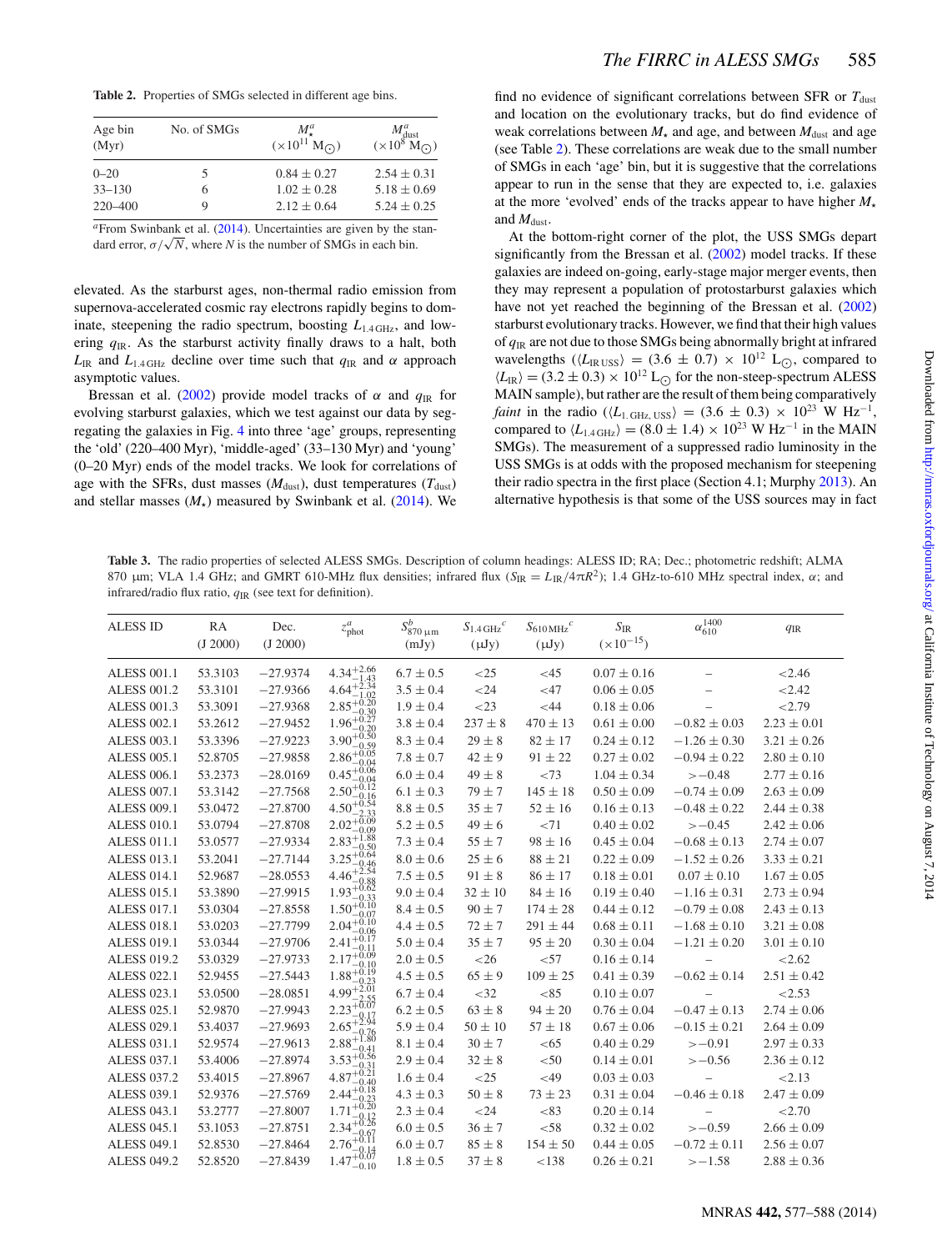<span id="page-9-0"></span>

| Table 3 | – continued |
|---------|-------------|
|---------|-------------|

| <b>ALESS ID</b>     | RA<br>(J 2000) | Dec.<br>(J 2000) | $z_{\text{phot}}^a$                              | $S_{870\,\mu\mathrm{m}}^b$<br>(mJy) | $S_{1.4\,\mathrm{GHz}}{}^{c}$<br>$(\mu Jy)$ | $S_{610 \text{ MHz}}^c$<br>$(\mu Jy)$ | $S_{\rm IR}$<br>$(\times 10^{-15})$ | $\alpha_{610}^{1400}$    | $q_{\rm IR}$     |
|---------------------|----------------|------------------|--------------------------------------------------|-------------------------------------|---------------------------------------------|---------------------------------------|-------------------------------------|--------------------------|------------------|
| <b>ALESS 051.1</b>  | 52.9378        | $-27.7409$       | $1.22^{+0.03}_{-0.06}$<br>$2.05^{+0.15}_{-0.13}$ | $4.7 \pm 0.4$                       | $35 \pm 7$                                  | $78 \pm 24$                           | $0.38 \pm 0.14$                     | $-0.99 \pm 0.22$         | $2.81\pm0.18$    |
| <b>ALESS 055.1</b>  | 53.2592        | $-27.6765$       | -0.13                                            | $4.0 \pm 0.4$                       | <25                                         | < 52                                  | $0.06 \pm 0.00$                     | $\overline{a}$           | < 2.22           |
| <b>ALESS 055.5</b>  | 53.2598        | $-27.6765$       | $2.35_{-0.13}^{+0.11}$                           | $1.4 \pm 0.4$                       | <25                                         | < 50                                  | $0.08 \pm 0.11$                     | $\overline{\phantom{0}}$ | < 2.39           |
| <b>ALESS 057.1</b>  | 52.9663        | $-27.8909$       | $2.95^{+0.05}_{-0.10}$<br>0.10                   | $3.6 \pm 0.6$                       | $51 \pm 7$                                  | $83\pm23$                             | $0.23 \pm 0.04$                     | $-0.59 \pm 0.15$         | $2.42 \pm 0.10$  |
| <b>ALESS 059.2</b>  | 53.2659        | $-27.7384$       | $2.09^{+0.78}_{-0.28}$<br>$-0.29$                | $1.9 \pm 0.4$                       | $<$ 25                                      | < 53                                  | $0.19 \pm 0.21$                     | $\overline{a}$           | 2.71             |
| <b>ALESS 061.1</b>  | 53.1911        | $-28.0065$       | $6.52^{+0.36}_{-0.36}$                           | $4.3 \pm 0.5$                       | $<$ 26                                      | < 61                                  | $0.05 \pm 0.02$                     | $\overline{\phantom{0}}$ | < 2.38           |
| <b>ALESS 063.1</b>  | 53.2852        | $-28.0122$       | $1.86^{+0.10}_{-0.22}$                           | $5.6 \pm 0.3$                       | ${<}27$                                     | < 58                                  | $0.09 \pm 0.01$                     |                          | < 2.32           |
| <b>ALESS 065.1</b>  | 53.2178        | $-27.5906$       | $2.81^{+0.95}_{-0.22}$                           | $4.2 \pm 0.4$                       | <25                                         | < 85                                  | $0.22 \pm 0.10$                     |                          | < 2.85           |
| <b>ALESS 066.1</b>  | 53.3831        | $-27.9026$       | $-0.36$<br>+0.05<br>2.33<br>-0.04                | $2.5 \pm 0.5$                       | $70 \pm 8$                                  | <46                                   | $0.30 \pm 0.04$                     | > 0.51                   | $1.64\pm0.08$    |
| <b>ALESS 067.1</b>  | 53.1800        | $-27.9206$       | $2.13^{+0.05}_{-0.02}$<br>-0.09                  | $4.5 \pm 0.4$                       | $74 + 7$                                    | $137 \pm 15$                          | $0.60 \pm 0.08$                     | $-0.75 \pm 0.10$         | $2.70 \pm 0.07$  |
| <b>ALESS 067.2</b>  | 53.1793        | $-27.9207$       | $2.06^{+0.06}_{-0.16}$                           | $1.7 \pm 0.4$                       | $54 \pm 8$                                  | $137 \pm 15$                          | $0.14 \pm 0.03$                     | $-1.13 \pm 0.15$         | $2.39 \pm 0.12$  |
| <b>ALESS 069.1</b>  | 52.8907        | $-27.9923$       | $2.34^{+0.27}_{-0.16}$                           | $4.9 \pm 0.6$                       | $31 \pm 10$                                 | < 65                                  | $0.20 \pm 0.02$                     | $>-0.90$                 | $2.46 \pm 0.15$  |
| <b>ALESS 070.1</b>  | 52.9334        | $-27.6432$       | $+0.05$<br>2.27<br>$-0.06$                       | $5.2 \pm 0.4$                       | $273 \pm 8$                                 | $533 \pm 21$                          | $0.77 \pm 0.08$                     | $-0.81 \pm 0.03$         | $2.29 \pm 0.05$  |
| <b>ALESS 071.1</b>  | 53.2735        | $-27.5578$       | $2.48^{+0.21}_{-0.19}$                           | $2.9 \pm 0.6$                       | $199 \pm 9$                                 | $370 \pm 21$                          | $1.13 \pm 0.00$                     | $-0.75 \pm 0.05$         | $2.58 \pm 0.02$  |
| <b>ALESS 071.3</b>  | 53.2756        | $-27.5564$       | $2.73^{+0.22}_{-0.72}$                           | $1.4 \pm 0.4$                       | $<$ 28                                      | ${<}71$                               | $0.17 \pm 0.06$                     | $\overline{a}$           | < 2.66           |
| <b>ALESS 073.1</b>  | 53.1220        | $-27.9388$       | $5.18^{+0.25}_{-0.43}$                           | $6.1 \pm 0.5$                       | $24 \pm 6$                                  | < 41                                  | $0.08 \pm 0.02$                     | $>-0.64$                 | $2.32 \pm 0.18$  |
| <b>ALESS 074.1</b>  | 53.2881        | $-27.8048$       | $-0.45$<br>1.80 <sup>+0.13</sup>                 | $4.6 \pm 0.7$                       | $48\pm8$                                    | < 125                                 | $0.49 \pm 0.00$                     | $>-1.15$                 | $2.20 \pm 0.07$  |
| <b>ALESS 075.1</b>  | 52.8633        | $-27.9309$       | $2.39^{+0.08}_{-0.06}$                           | $3.2 \pm 0.4$                       | $75 \pm 9$                                  | $86 \pm 24$                           | $0.36 \pm 0.08$                     | $-0.16 \pm 0.13$         | $2.19\pm0.11$    |
| <b>ALESS 075.4</b>  | 52.8607        | $-27.9321$       | $2.10^{+0.06}_{-0.29}$                           | $1.3 \pm 0.4$                       | $<$ 30                                      | ${<}76$                               | $0.13 \pm 0.18$                     | $\overline{\phantom{0}}$ | < 2.48           |
| <b>ALESS 079.1</b>  | 53.0881        | $-27.9408$       | $2.04^{+0.62}_{-0.02}$                           | $4.1 \pm 0.4$                       | $<$ 25                                      | $85 \pm 19$                           | $0.33 \pm 0.02$                     | $-1.46 \pm 0.34$         | $-3.25 \pm 0.15$ |
| <b>ALESS 079.2</b>  | 53.0900        | $-27.9400$       | $1.55^{+0.10}_{-0.18}$                           | $2.0 \pm 0.4$                       | $41 \pm 7$                                  | $<$ 59                                | $0.53 \pm 0.16$                     | $>-0.44$                 | $2.62 \pm 0.15$  |
| <b>ALESS 080.1</b>  | 52.9283        | $-27.8102$       | $1.96^{+0.16}_{-0.14}$                           | $4.0 \pm 0.9$                       | $49 \pm 7$                                  | ${<}78$                               | $0.18 \pm 0.05$                     | $>-0.56$                 | $2.06 \pm 0.14$  |
| <b>ALESS 080.2</b>  | 52.9276        | $-27.8114$       | $1.36^{+0.14}_{-0.7}$                            | $3.5 \pm 0.9$                       | $<$ 25                                      | < 74                                  | $0.14 \pm 0.18$                     | $\overline{\phantom{0}}$ | < 2.49           |
| <b>ALESS 082.1</b>  | 53.2250        | $-27.6375$       | $2.10^{+}$<br>-0.44                              | $1.9 \pm 0.5$                       | $<$ 24                                      | < 74                                  | $0.22 \pm 0.17$                     | $\overline{\phantom{0}}$ | < 2.77           |
| <b>ALESS 083.4</b>  | 53.2863        | $-28.0885$       | $0.56^{+1.54}_{-0.52}$                           | $1.4 \pm 0.4$                       | $<$ 31                                      | < 60                                  | $0.97 \pm 1.71$                     |                          | < 3.08           |
| <b>ALESS 084.1</b>  | 52.9771        | $-27.8516$       | $1.92^{+0.08}_{-0.07}$<br>$-0.07$                | $3.2 \pm 0.6$                       | $39 \pm 7$                                  | $122 \pm 28$                          | $0.40 \pm 0.05$                     | $-1.38 \pm 0.18$         | $3.07 \pm 0.09$  |
| <b>ALESS 084.2</b>  | 52.9744        | $-27.8512$       | $1.75^{+0.08}_{-0.10}$                           | $3.2 \pm 0.8$                       | $<$ 23                                      | ${<}79$                               | $0.19 \pm 0.08$                     |                          | < 2.70           |
| <b>ALESS 087.1</b>  | 53.2120        | $-27.5282$       | $3.20^{+0.08}_{-0.02}$<br>$-0.47$                | $1.3 \pm 0.4$                       | $58 \pm 9$                                  | $171 \pm 27$                          | $0.14 \pm 0.01$                     | $-1.29 \pm 0.16$         | $2.61 \pm 0.08$  |
| <b>ALESS 088.1</b>  | 52.9782        | $-27.8949$       | $1.83^{+0.12}_{-0.12}$                           | $4.6 \pm 0.6$                       | $34 \pm 7$                                  | $140 \pm 21$                          | $0.37 \pm 0.13$                     | $-1.72 \pm 0.20$         | $3.24 \pm 0.18$  |
| <b>ALESS 088.11</b> | 52.9789        | $-27.8938$       | $2.56^{+0.04}_{-0.02}$<br>$2.29^{+0.12}_{-0.11}$ | $2.5 \pm 0.7$                       | $<$ 23                                      | < 67                                  | $0.17 \pm 0.16$                     |                          | < 2.74           |
| <b>ALESS 088.5</b>  | 52.9825        | $-27.8964$       | $1.90^{+0.50}_{-0.27}$                           | $2.9 \pm 0.7$                       | $38 \pm 7$                                  | < 60                                  | $0.43 \pm 0.11$                     | $>-0.55$                 | $2.68 \pm 0.14$  |
| <b>ALESS 092.2</b>  | 52.9089        | $-27.7287$       | $2.87_{-0.37}^{+0.74}$                           | $2.4 \pm 0.7$                       | $<$ 24                                      | < 54                                  | $0.06 \pm 0.02$                     |                          | 2.21             |
| <b>ALESS 094.1</b>  | 53.2816        | $-27.9683$       | $-0.64$<br>1.63 $+0.17$                          | $3.2 \pm 0.5$                       | $27 \pm 9$                                  | < 52                                  | $0.10 \pm 0.11$                     | $>-0.79$                 | $0.28 \pm 0.47$  |
| <b>ALESS 098.1</b>  | 52.8747        | $-27.9563$       |                                                  | $4.8 \pm 0.6$                       | $145 \pm 8$                                 | $314 \pm 24$                          | $1.02 \pm 0.15$                     | $-0.93 \pm 0.06$         | $2.67 \pm 0.07$  |
| <b>ALESS 102.1</b>  | 53.3983        | $-27.6731$       | $1.76^{+0.16}_{-0.16}$<br>$3.75^{+0.09}_{-0.75}$ | $3.1 \pm 0.5$                       | $39 \pm 9$                                  | $55 \pm 14$                           | $0.25 \pm 0.14$                     | $-0.44 \pm 0.25$         | $2.43 \pm 0.27$  |
| <b>ALESS 107.1</b>  | 52.8771        | $-27.8636$       |                                                  | $1.9 \pm 0.4$                       | <25                                         | <105                                  | $0.10 \pm 0.03$                     | $\overline{\phantom{0}}$ | < 2.58           |
| <b>ALESS 107.3</b>  | 52.8780        | $-27.8655$       | $2.12^{+1}$<br>$2.54^{+0.70}_{-0.70}$            | $1.5 \pm 0.4$                       | <25                                         | ${<}99$                               | $0.13 \pm 0.29$                     | $\qquad \qquad -$        | < 2.52           |
| <b>ALESS 110.1</b>  | 52.8444        | $-27.9048$       | $1.55^{+0.50}_{-0.07}$                           | $4.1 \pm 0.5$                       | $31 \pm 9$                                  | < 80                                  | $0.39 \pm 0.05$                     | $>-1.16$                 | $2.46 \pm 0.14$  |
| <b>ALESS 114.2</b>  | 52.9629        | $-27.7437$       | .47                                              | $2.0 \pm 0.5$                       | $98 \pm 7$                                  | $170 \pm 24$                          | $0.65 \pm 0.25$                     | $-0.66 \pm 0.08$         | $2.52 \pm 0.17$  |
| <b>ALESS 116.1</b>  | 52.9763        | $-27.7580$       | $3.54^{+1.0}$<br>Ĩ9                              | $3.1 \pm 0.5$                       | $<$ 23                                      | < 103                                 | $0.09 \pm 0.12$                     | $\overline{\phantom{0}}$ | < 2.53           |
| <b>ALESS 116.2</b>  | 52.9768        | $-27.7587$       | 4.01<br>2.19                                     | $3.4 \pm 0.6$                       | $42 \pm 7$                                  | $121 \pm 36$                          | $0.10 \pm 0.02$                     | $-1.28 \pm 0.17$         | $2.71 \pm 0.13$  |
| <b>ALESS 118.1</b>  | 52.8413        | $-27.8282$       | $2.26^{+0.50}_{-0.22}$                           | $3.2 \pm 0.5$                       | $44 \pm 8$                                  | < 81                                  | $0.23 \pm 0.07$                     | $>-0.74$                 | $1.58 \pm 0.16$  |
| <b>ALESS 119.1</b>  | 53.2360        | $-28.0570$       | $3.50^{+0.95}_{-0.25}$<br>$2.06^{+0.05}_{-0.05}$ | $8.3 \pm 0.5$                       | $38 \pm 9$                                  | $74 \pm 21$                           | $0.15 \pm 0.13$                     | $-0.80 \pm 0.24$         | $2.53 \pm 0.39$  |
| <b>ALESS 122.1</b>  | 52.9148        | $-27.6888$       |                                                  | $3.7 \pm 0.4$                       | $172 \pm 7$                                 | $341 \pm 17$                          | $0.78 \pm 0.06$                     | $-0.83 \pm 0.04$         | $2.48 \pm 0.04$  |
| <b>ALESS 124.1</b>  | 53.0168        | $-27.6018$       | $6.07_{+0.93}^{-0.06}$                           | $3.6 \pm 0.6$                       | $28 \pm 8$                                  | $99 \pm 24$                           | $0.07 \pm 0.01$                     | $-1.54 \pm 0.29$         | $3.12 \pm 0.14$  |
| <b>ALESS 126.1</b>  | 53.0400        | $-27.6855$       | $0.07 - 1.16$<br>$1.81 + 0.28$<br>$-0.08$        | $2.2 \pm 0.5$                       | $25 \pm 7$                                  | < 80                                  | $0.22 \pm 0.08$                     | $>-1.40$                 | $2.88 \pm 0.19$  |

*a*From Simpson et al. [\(2013\)](#page-10-33); *b*from Swinbank et al. [\(2014\)](#page-10-4); <sup>*c*</sup>non-detections are represented by 3σ flux limits.

be low-luminosity examples of the 'compact steep spectrum' class of objects (O'Dea [1998\)](#page-10-53), whose radio emission is thought to arise primarily in frustrated radio jets whose propagation away from the central black hole is truncated by interactions with dense gas in their environments. Differentiating between these two scenarios is beyond the scope of this work, due to the need for radio maps of kiloparsec-scale resolution to be able to detect asymmetries in the radio surface brightness profiles of these USS sources, which would be the 'smoking gun' of frustrated jet activity.

#### **5 CONCLUSIONS**

We have presented the results of a study into the radio properties of ALMA-identified SMGs from the LABOCA 870 µm survey of the ECDFS (Weiß et al. [2009;](#page-11-1) Hodge et al. [2013\)](#page-10-25). Bringing together high-angular-resolution ALMA 870 µm observations, publicly available VLA 1.4 GHz imaging (Miller et al. [2013\)](#page-10-30) and new, deep 610 MHz imaging from GMRT, we have been able for the first time both to (i) obtain unbiased identification of counterparts to the submillimetre source without using prior radio/mid-IR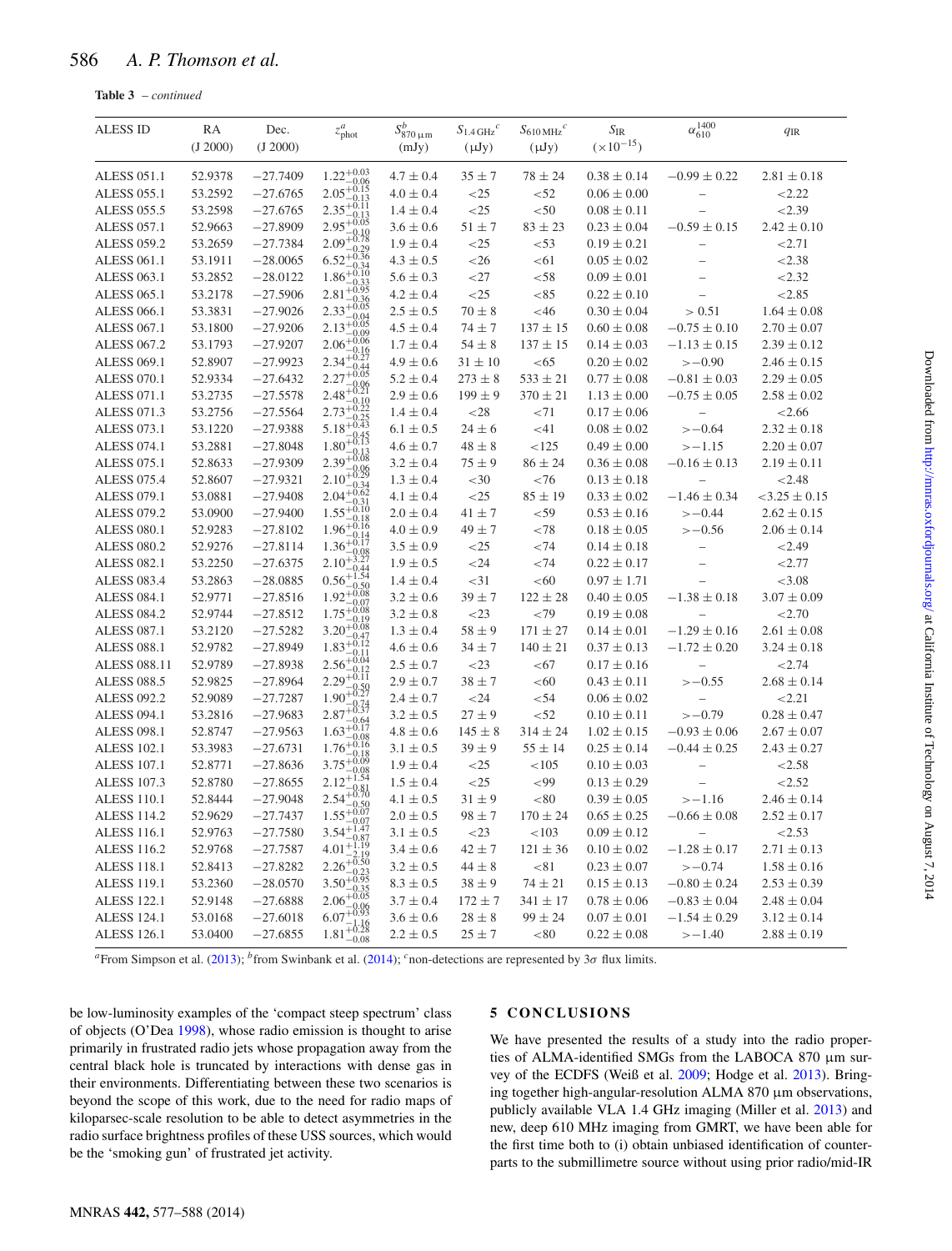observations, and (ii) *K*-correct the observed radio flux densities and measure radio luminosities  $(L_{1.4 \text{ GHz}})$  using an individual spectral index  $(\alpha)$  for each SMG. The radio properties of the ALESS SMGs are presented in Table [3.](#page-8-1)

For the full sample of 76 SMGs covered by the VLA observations, we measure a median  $\alpha = -0.79 \pm 0.06$ , consistent with previous studies of SMGs (e.g. Ibar et al. [2010\)](#page-10-26), but with a number of sources with peculiarly flat/inverted ( $\alpha \gtrsim 0.0$ ) or steep ( $\alpha < -1.0$ ) radio spectra, and measure a median logarithmic FIR/radio flux ratio  $q_{\text{IR}} = 2.56 \pm 0.05$ . Finally, we have plotted the measured  $\alpha$  and  $q_{\text{IR}}$ for each VLA-detected galaxy, finding that the majority lie close to the evolutionary tracks of Bressan et al. [\(2002\)](#page-10-11), and that there is tentative evidence of a correlation between progress along the evolutionary track and both  $M_{\star}$  and  $M_{\text{dust}}$ .

Together, these findings highlight the potential for targeted ALMA and radio interferometric follow-up observations of SMGs detected in wide area submillimetre surveys to act as a laboratory for testing models of galaxy evolution at  $z \gtrsim 2$ .

# **ACKNOWLEDGEMENTS**

We thank the editor and anonymous referee for their constructive comments which have led to the improvement of this paper. This paper makes use of the following ALMA data: ADS/JAO.ALMA#2011.0.00294.S. ALMA is a partnership of ESO (representing its member states), NSF (USA) and NINS (Japan), together with NRC (Canada) and NSC and ASIAA (Taiwan), in cooperation with the Republic of Chile. The Joint ALMA Observatory is operated by ESO, AUI/NRAO and NAOJ. The National Radio Astronomy Observatory is a facility of the National Science Foundation operated under cooperative agreement by Associated Universities, Inc. We also thank the staff of the GMRT who made these observations possible. GMRT is run by the National Centre for Radio Astrophysics of the Tata Institute of Fundamental Research. This research also made use of data taken as part of the HerMES Key Programme from the SPIRE instrument team, ESAC scientists and a mission scientist. *Herschel* is an ESA space observatory with science instruments provided by European-led Principal Investigator consortia and with important participation from NASA. All of the ALMA, Herschel, VLA and *Spitzer* data employed in this analysis are available through the ESO, *Herschel*, VLA and *Spitzer* archives. APT and IRS acknowledge support from STFC (ST/I001573/1). AMS gratefully acknowledges an STFC Advanced Fellowship through grant number ST/H005234/1. IRS also acknowledges a Leverhulme Fellowship, the ERC Advanced Investigator Programme DUSTYGAL (#321334) and a Royal Society/Wolfson merit award. RJI acknowledges support from the ERC in the form of Advanced Grant COSMICISM. JMS and ALRD acknowledge the support of STFC studentships (ST/J501013/1 and ST/F007299/1, respectively). EI acknowledges funding from CON-ICYT/FONDECYT postdoctoral project N◦:3130504. The Dark Cosmology Centre is funded by The Danish National Research Foundation.

#### **REFERENCES**

- <span id="page-10-42"></span>Afonso J. et al., 2011, ApJ, 743, 122
- <span id="page-10-47"></span>Alexander D. M., Bauer F. E., Chapman S. C., Smail I., Blain A. W., Brandt W. N., Ivison R. J., 2005, ApJ, 632, 736
- <span id="page-10-8"></span>Appleton P. N. et al., 2004, ApJS, 154, 147
- <span id="page-10-44"></span>Argo M. K., Paragi Z., Röttgering H., Klöckner H.-R., Miley G., Mahmud M., 2013, MNRAS, 431, L58

<span id="page-10-21"></span>Barger A. J., Wang W.-H., Cowie L. L., Owen F. N., Chen C.-C., Williams J. P., 2012, ApJ, 761, 89

<span id="page-10-40"></span>Bell E. F., 2003, ApJ, 586, 794

- <span id="page-10-31"></span>Biggs A. D. et al., 2011, MNRAS, 413, 2314
- <span id="page-10-0"></span>Blain A. W., Smail I., Ivison R. J., Kneib J.-P., Frayer D. T., 2002, Phys. Rep., 369, 111
- <span id="page-10-52"></span>Blundell K. M., Kuncic Z., 2007, ApJ, 668, L103
- <span id="page-10-37"></span>Bolzonella M., Miralles J.-M., Pelló R., 2000, A&A, 363, 476
- <span id="page-10-20"></span>Bourne N., Dunne L., Ivison R. J., Maddox S. J., Dickinson M., Frayer D. T., 2011, MNRAS, 410, 1155
- <span id="page-10-16"></span>Boyle B. J., Cornwell T. J., Middelberg E., Norris R. P., Appleton P. N., Smail I., 2007, MNRAS, 376, 1182
- <span id="page-10-11"></span>Bressan A., Silva L., Granato G. L., 2002, A&A, 392, 377
- <span id="page-10-32"></span>Bridle A. H., Schwab F. R., 1989, in Perley R. A., Schwab F. R., Bridle A. H., eds, ASP Conf. Ser. Vol. 6, Synthesis Imaging in Radio Astronomy. Astron. Soc. Pac., San Francisco, p. 247
- <span id="page-10-43"></span>Bryant J. J., Johnston H. M., Broderick J. W., Hunstead R. W., De Breuck C., Gaensler B. M., 2009, MNRAS, 395, 1099
- <span id="page-10-14"></span>Carilli C. L., Yun M. S., 1999, ApJ, 513, L13
- <span id="page-10-1"></span>Casey C. M. et al., 2013, MNRAS, 436, 1919
- <span id="page-10-10"></span>Condon J. J., 1992, ARA&A, 30, 575
- <span id="page-10-36"></span>Damen M. et al., 2011, ApJ, 727, 1
- <span id="page-10-7"></span>de Jong T., Klein U., Wielebinski R., Wunderlich E., 1985, A&A, 147, L6
- <span id="page-10-13"></span>Del Moro A. et al., 2013, A&A, 549, A59
- <span id="page-10-12"></span>Donley J. L., Rieke G. H., Rigby J. R., Pérez-González P. G., 2005, ApJ, 634, 169
- <span id="page-10-46"></span>Draine B. T., 2009, in Henning T., Grün E., Steinacker J., eds, ASP Conf. Ser. Vol. 414, Cosmic Dust - Near and Far. Astron. Soc. Pac., San Francisco, p. 453
- <span id="page-10-15"></span>Garrett M. A., 2002, A&A, 384, L19
- <span id="page-10-34"></span>Gawiser E. et al., 2006, ApJS, 162, 1
- <span id="page-10-38"></span>Griffin M. J. et al., 2010, A&A, 518, L3
- <span id="page-10-25"></span>Hodge J. A. et al., 2013, ApJ, 768, 91
- <span id="page-10-35"></span>Hsieh B.-C., Wang W.-H., Hsieh C.-C., Lin L., Yan H., Lim J., Ho P. T. P., 2012, ApJS, 203, 23
- <span id="page-10-3"></span>Hughes D. H. et al., 1998, Nature, 394, 241
- <span id="page-10-17"></span>Ibar E. et al., 2008, MNRAS, 386, 953
- <span id="page-10-26"></span>Ibar E., Ivison R. J., Best P. N., Coppin K., Pope A., Smail I., Dunlop J. S., 2010, MNRAS, 401, L53
- <span id="page-10-5"></span>Ivison R. J., Smail I., Le Borgne J.-F., Blain A. W., Kneib J.-P., Bezecourt J., Kerr T. H., Davies J. K., 1998, MNRAS, 298, 583
- <span id="page-10-23"></span>Ivison R. J. et al., 2010a, MNRAS, 402, 245
- <span id="page-10-24"></span>Ivison R. J. et al., 2010b, A&A, 518, L31
- <span id="page-10-28"></span>Kaiser C. R., 2006, MNRAS, 367, 1083
- <span id="page-10-29"></span>Karim A. et al., 2013, MNRAS, 432, 2
- <span id="page-10-9"></span>Lacki B. C., Thompson T. A., 2010, ApJ, 717, 196
- <span id="page-10-41"></span>Magnelli B. et al., 2010, A&A, 518, L28
- <span id="page-10-30"></span>Miller N. A. et al., 2013, ApJS, 205, 13
- <span id="page-10-51"></span>Mullaney J. R., Alexander D. M., Goulding A. D., Hickox R. C., 2011, MNRAS, 414, 1082
- <span id="page-10-45"></span>Murphy E. J., 2009, ApJ, 706, 482
- <span id="page-10-27"></span>Murphy E. J., 2013, ApJ, 777, 58
- <span id="page-10-53"></span>O'Dea C. P., 1998, PASP, 110, 493
- <span id="page-10-39"></span>Pilbratt G. L. et al., 2010, A&A, 518, L1
- <span id="page-10-48"></span>Pope A. et al., 2006, MNRAS, 370, 1185
- <span id="page-10-50"></span>Pope A. et al., 2008, ApJ, 675, 1171
- <span id="page-10-2"></span>Sanders D. B., Mirabel I. F., 1996, ARA&A, 34, 749
- <span id="page-10-19"></span>Sargent M. T. et al., 2010, ApJ, 714, L190
- <span id="page-10-22"></span>Schleicher D. R. G., Beck R., 2013, A&A, 556, A142
- <span id="page-10-18"></span>Seymour N., Huynh M., Dwelly T., Symeonidis M., Hopkins A., McHardy I. M., Page M. J., Rieke G., 2009, MNRAS, 398, 1573
- <span id="page-10-33"></span>Simpson J. et al., 2013, preprint [\(arXiv:1310.6363\)](http://arxiv.org/abs/1310.6363)
- <span id="page-10-6"></span>Smail I., Ivison R. J., Owen F. N., Blain A. W., Kneib J.-P., 2000, ApJ, 528, 612
- <span id="page-10-4"></span>Swinbank A. M. et al., 2014, MNRAS, 438, 1267
- <span id="page-10-49"></span>Valiante E., Lutz D., Sturm E., Genzel R., Tacconi L. J., Lehnert M. D., Baker A. J., 2007, ApJ, 660, 1060